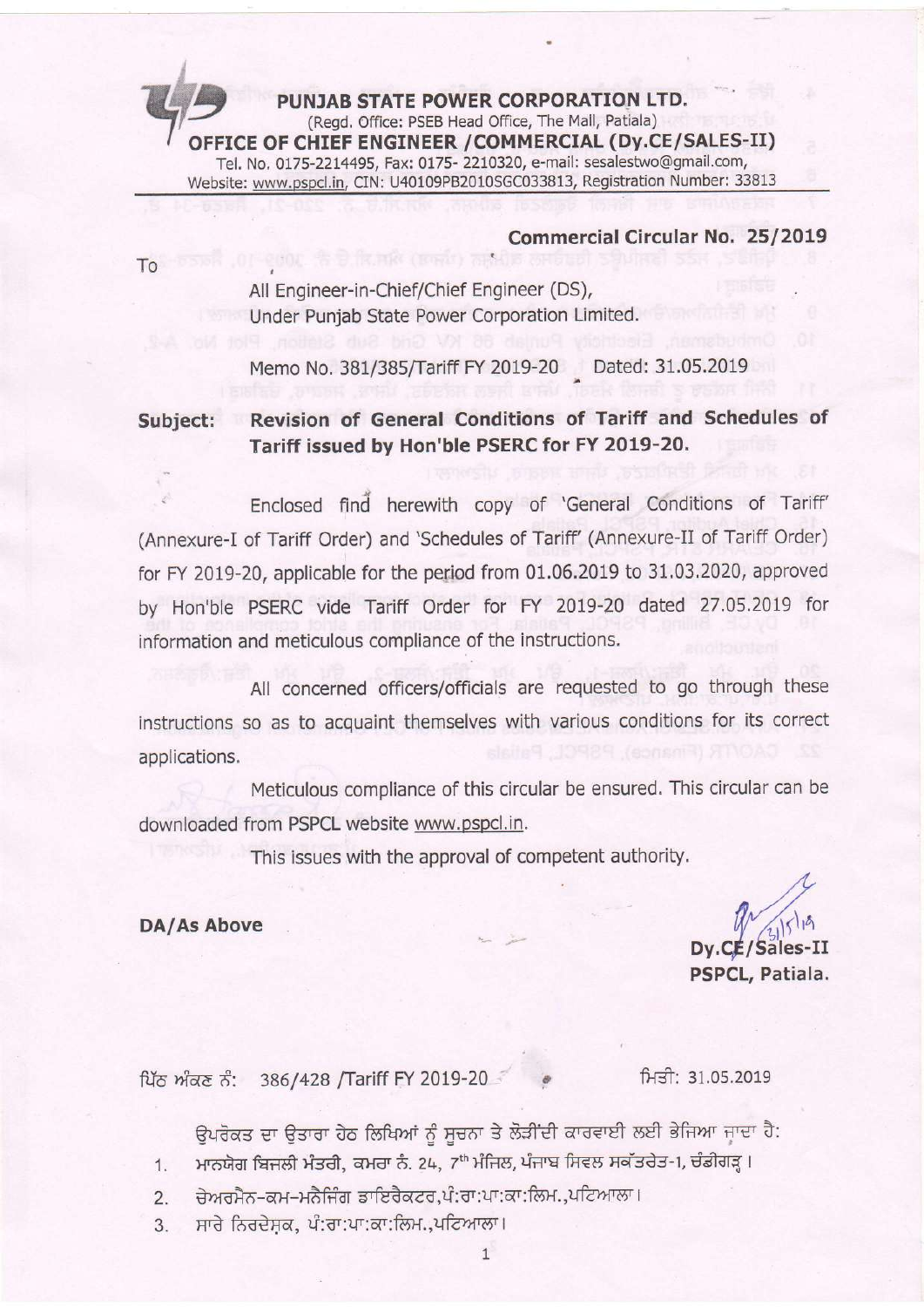- 4. ਵਿੱਤ ਕਮਿਸ਼ਨਰ/ਫਾਇਨੈਸ ਟੂ ਗੋਰਮਿੰਟ ਪੰਜਾਬ ਐਕਸ-ਆਫਿਸੋ ਮੈਂਬਰ, ਪੰ:ਰਾ:ਪਾ:ਕਾ:ਲਿਮ.,ਪਟਿਆਲਾ।
- 5. ਸਕੱਤਰ /ਬਿਜਲੀ ਵਿਭਾਗ, ਪੰਜਾਬ ਸਰਕਾਰ, ਚੰਡੀਗੜ੍ਹ।
- 
- 5. ਸਕੱਤਰ /ਬਿਜਲੀ ਵਿਭਾਗ, ਪੰਜਾਬ ਸਰਕਾਰ, ਚੰਡੀਗੜ੍ਹ।<br>6. ਸਕੱਤਰ/ਪੰਜਾਬ ਸਰਕਾਰ/ਇੰਡ: ਅਤੇ ਕਾਮਰਸ ਵਿਭਾਗ,ਪੰਜਾਬ ਸਰਕਾਰ,ਚੰਡੀਗੜ੍ਹ।<br>7. ਸਕੱਤਰ/ਪੰਜਾਬ ਰਾਜ ਬਿਜਲੀ ਰੈਗੂਲੇਟਰੀ ਕਮਿਸ਼ਨ, ਐਸ.ਸੀ.ਓ ਨੰ: 220−21, ਸੈਕਟਰ−34 ਏ, ਚੰਡੀਗੜ੍ਹ।
- 8. ਪ੍ਰੈਜੀਡੈਂਟ, ਸਟੇਟ ਡਿਸਪਿਊਟ ਰਿਡਰੈਸਲ ਕਮਿਸਨ (ਪੰਜਾਬ) ਐਸ.ਸੀ.ਓ ਨੰ: 3009−10, ਸੈਕਟਰ−22, dfraTg | , ਂ ਚੰਡੀਗੜ੍ਹ।<br>9. ਮੁੱਖ ਇੰਜੀਨੀਅਰ/ਚੇਅਰਮੈਨ(ਫੋਰਮ), ਪੀ−1, ਵਾਈਟ ਹਾਊਸ, ਰਾਜਪੁਰਾ ਕਾਲੌਨੀ, ਪਟਿਆਲਾ।
- 
- 10. ombudsman, Electricity punjab 66 KV Grid sub station, plot No. A-2, Industrial Area, Phase 1, SAS Nagar (Mohali) -160055.
- 11. ਨਿੱਜੀ ਸਕੱਤਰ ਟੂ ਬਿਜਲੀ ਮੰਤਰੀ, ਪੰਜਾਬ ਸਿਵਲ ਸਕੱਤਰੇਤ, ਪੰਜਾਬ, ਸਰਕਾਰ, ਚੰਡੀਗੜ੍ਹ।
- 12. ਚੀਫ-ਕੋ-ਆਰਡੀਨੇਟਰ, ਉਦਯੋਗ ਸਹਾਇਕ ਡਾਇਰੈਕਟਰ ਆਫ ਇੰਡੀਸਟਰੀਜ਼ ਪੰਜਾਬ ਸੈਕਟਰ-17, dalarg I - Jus-2105 ya 101 Juli 29 aid not yd bonesi tine T
- 13. ਮੁੱਖ ਬਿਜਲੀ ਇੰਸਪੈਕਟਰ, ਪੰਜਾਬ ਸਰਕਾਰ, ਪਟਿਆਲਾ।
- 14. Finance Advisor, PSPCL, Patiala.
- 15. Chief Auditor, PSPCL, Patiala.
- 16. CE/ARR &TR, PSPCL, patiata
- 
- 17. CE/PP&R, PSPCL, Patiala<br>18. CE/IT,PSPCL, Patiala: For ensuring the strict compliance of the instructions.
- 19. Dy.CE, Billing, PSPCL, Patiala: For ensuring the strict compliance of the instructions.
- 20. ਉੱਪ ਮੁੱਖ ਇੰਜ∶/ਸੇਲਜ਼−1, ਉੱਪ ਮੁੱਖ ਇੰਜ∶/ਸੇਲਜ਼−2, ਉੱਪ ਮੁੱਖ ਇੰਜ∶/ਰੈਗੂਲੇਸ਼ਨ,  $\hat{u}$ : ਰਾ:ਪਾ:ਕਾ: ਲਿਮ. ਪਟਿਆਲਾ।
- 21' All Addl.SEs/Sr.Xens/AEEs/Sales under PSPCL / Commercial Organization. 22. CAO/TR (Finance), pSpCL, patiala
- 

pspet, patiala

 $\frac{1}{\sqrt{2}}$  and the contract of the set of the set of the set of  $\frac{1}{\sqrt{2}}$ ਼ਾਗੀ ਪਰ ਸਿਰਫ਼ਿਯਾਨ ਹੈ। ਇਸਨਾਰਨ ਵਿੱਚ ਪੰ.ਗ:ਪਾ:ਕਾ:ਲਿਮ., ਪਟਿਆਲਾ।

OS-210 / 67) BRAYABE .8 SMR 801

ਹੀ ਦਾਸ ਸਮਰੀਵੇ ਤਿਲ ਤਿਸਭਗਾਫ਼ ਜ਼ਿਲਿਲੈ ਵੀ ਨਰਸੂ ਨੂੰ ਅਮਰੀਲੀ ਨਹੇ ਸਕਦ**ੁ** ਨਾ ਬਲਗਿ*ਪ*?

worker fanish stadt, woor it. 24, 7" slikes, sheer from network -, Galang I

לה ההאת החלות החלות שיוצרת על מימור ומחלות עולמית האתר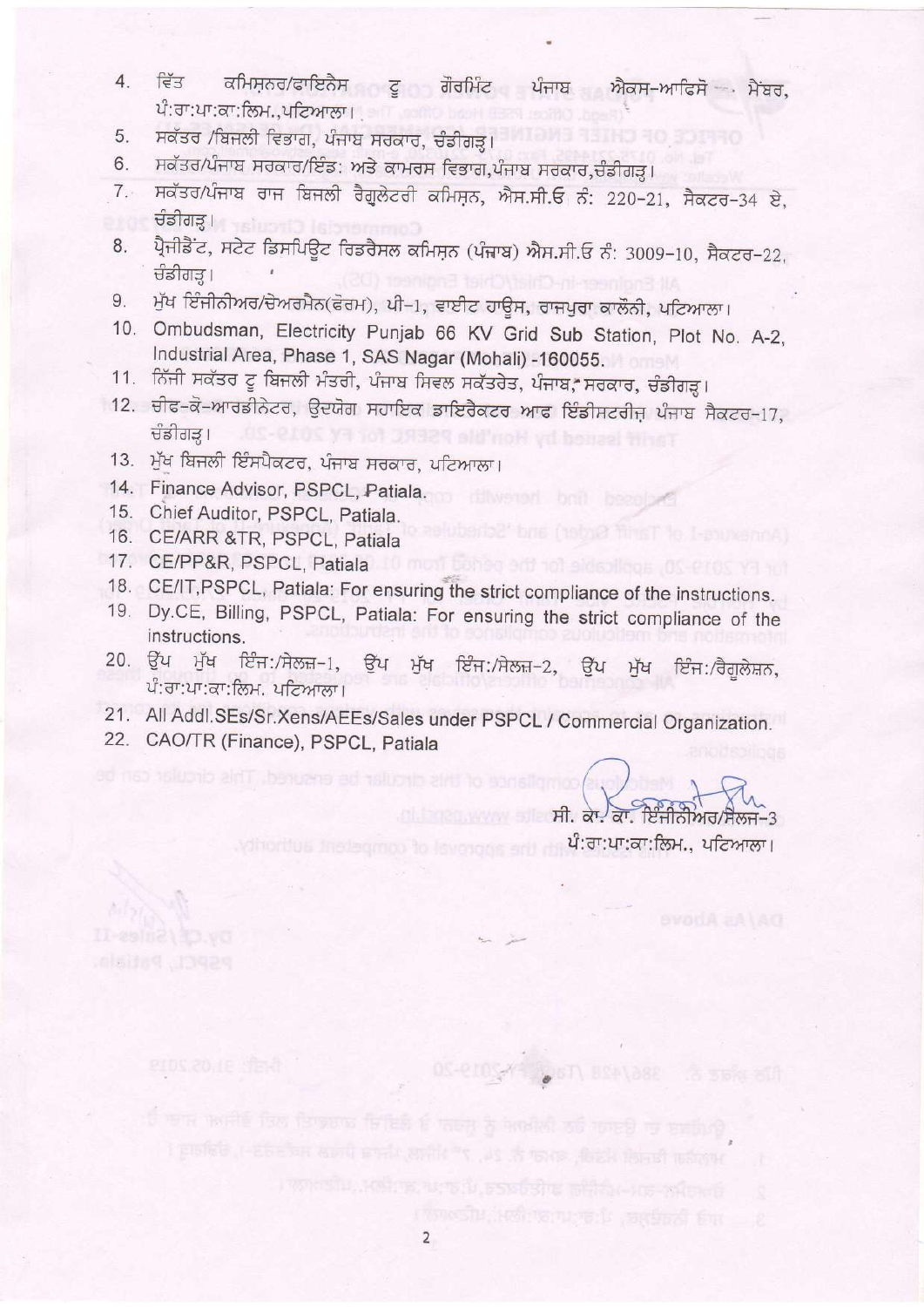# **ANNEXURE - I**

#### **GENERAL CONDITIONS OF TARIFF**

#### **1. General**

Supply of electric energy to various categories of consumers shall be chargeable under the relevant Schedule of Tariffs. The particular schedule applicable to a new consumer shall be determined with reference to the nature and/or quantum of load/demand and intimated to the prospective consumer at the time of issue of Demand Notice. This shall be subject to review on the basis of any change in nature and/or the quantum of actual connected load/demand.

#### **2. Tariffs to be exclusive of levies**

The tariffs i.e. Fixed and Energy Charges shall be exclusive of electricity duty, cesses, taxes and other charges levied by the Government or other competent authority from time to time.

#### **3. Tariffs to be exclusive of general charges**

The tariffs shall be exclusive of rentals and other charges as per the Schedule of General Charges as approved by the Commission from time to time.

### **4. Point of Supply**

Unless otherwise approved by the Commission, the tariffs shall be applicable to supply at a single point and at the voltage specified in the Supply Code 2014 as amended from time to time. Supply at other points and/or other voltages shall be billed separately, if otherwise permissible.

**5. Connected Load** shall be as specified in Supply Code 2014 as amended from time to time**.**

### **6. Applicability of Industrial Tariff Category**

The applicable category of tariff, under Schedules for Large Power Supply (LS), Medium Power Supply (MS) & Small Power supply (SP) industrial consumers, shall be based on the total of industrial and general demand (kVA) i.e. bona-fide factory lighting, residential quarters and colony lighting including street lighting. While computing total demand (kVA) for determining applicable schedule, fraction of half and above shall be taken as whole kVA and fraction below half shall be ignored.

### **7. Periodicity of Billing**

Periodicity of Billing shall be as per Supply Code 2014 as amended from time to time.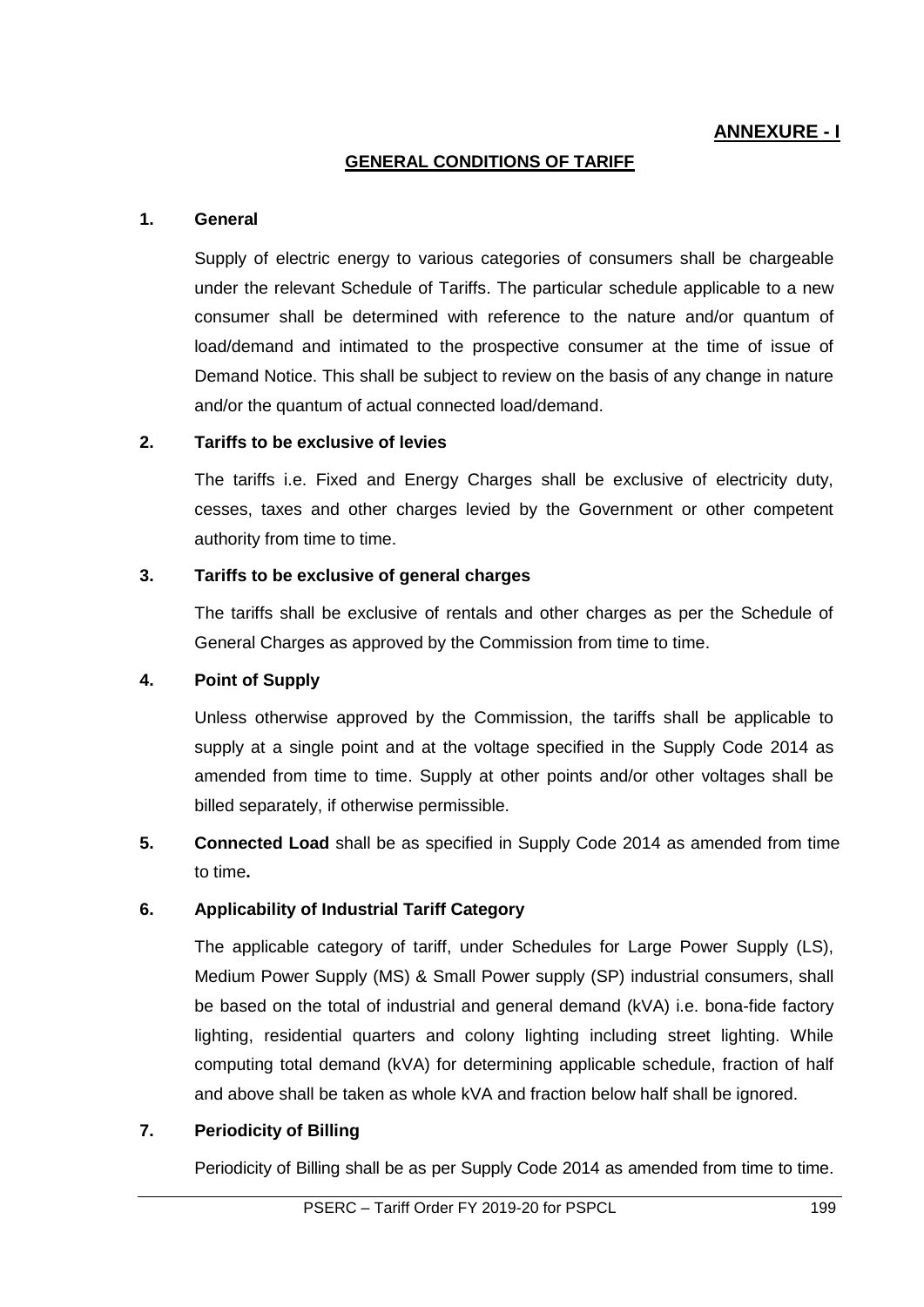However, in case of bimonthly billing, consumption slabs shall be doubled while applying the relevant tariff.

# **8. Fuel Cost Adjustment (FCA)**

- 8.1 To neutralize the changes in fuel cost, FCA as per provisions of PSERC (Terms and Conditions for Determination of Generation, Transmission, Wheeling and Retail Supply Tariff) Regulation, 2014 & PSERC (Conduct of Business) Regulations, 2005, as amended from time to time, shall be applicable in addition to the energy charges specified in the relevant Schedule of Tariff.
- 8.2 FCA clause shall be applicable to all metered and un-metered categories of consumers.

# **9. Two Part Tariff (TPT) Structure/Fixed Charges**

All consumers (except AP, AP High-Technology/High Density Farming, EV Charging Stations, Sri Harmandir Sahib and Sri Durgiana Mandir) shall be covered under Two Part Tariff structure, as approved by the Commission in the Tariff Order. Further fixed charges (unless otherwise specified in Schedules of Tariff) shall be charged as under:

- (a) For consumers covered under Contract Demand system as per condition 10 below, the Fixed Charges shall be levied on 80% of the sanctioned Contract Demand or Actual demand recorded during the billing cycle/month (restricted to sanctioned Contract Demand), whichever is higher. In case, the consumer exceeds its sanctioned Contract Demand during a billing cycle/month, he shall be liable to pay applicable demand surcharge as provided in Schedule of Tariff for relevant category.
- (b) For other consumers (not covered under Contract Demand system as per condition 10 below), the Fixed Charges shall be levied on 80% of the sanctioned load in kW.

### **10. Contract Demand**

- 10.1 Contract demand shall mean the maximum demand in kVA sanctioned to the consumer.
- 10.2 All consumers (except DS consumers with load upto 50 kW, NRS consumers with load upto 20 kW, Public Lighting, AP, AP High-Technology/High Density Farming, Sri Harmandir Sahib and Sri Durgiana Mandir) are required to get their contract demand sanctioned in kVA.
- 10.3 The maximum demand for any day or month, shall be considered as highest average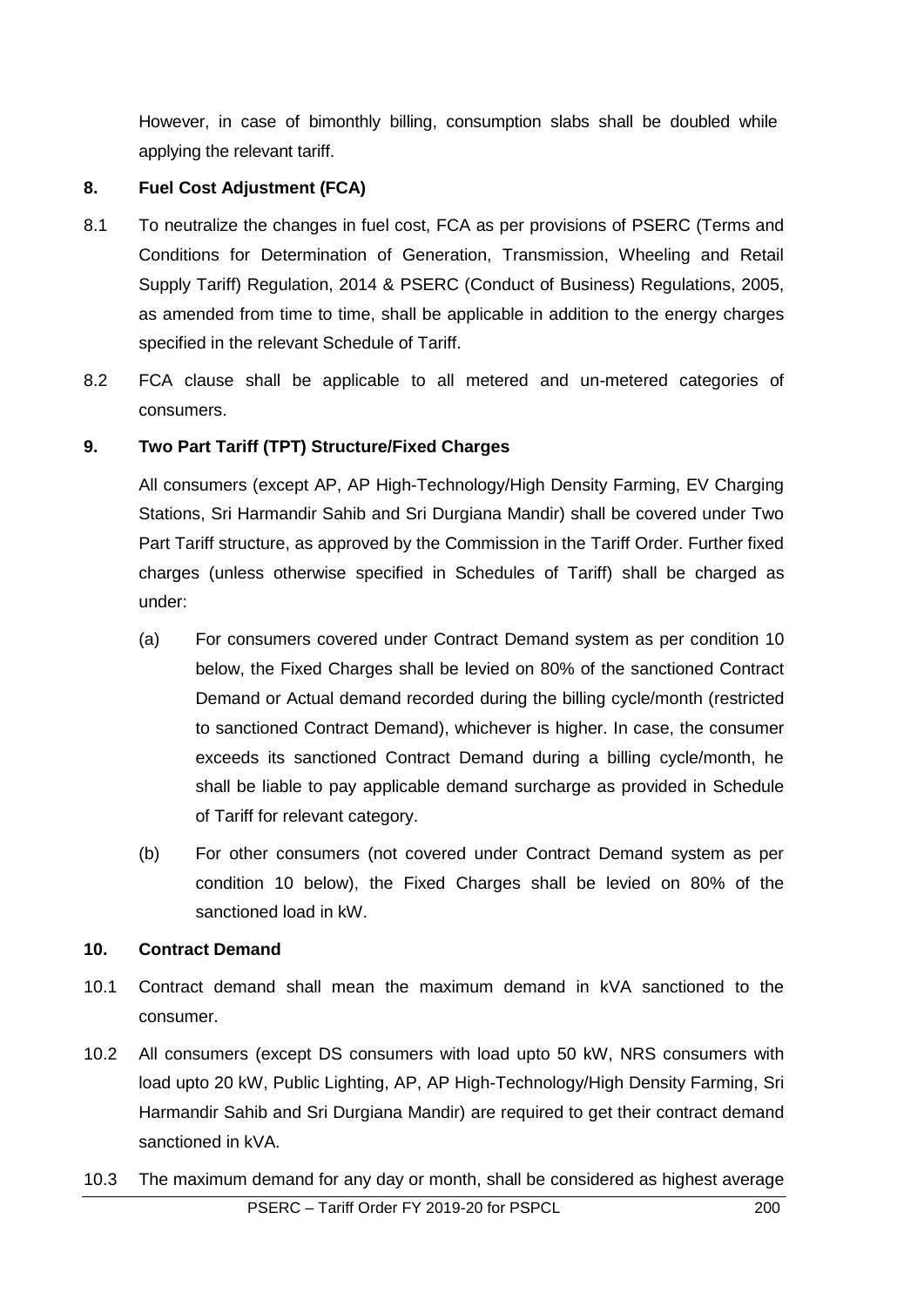load measured in kilovolt Ampere (kVA) during a block of 30 minutes period.

# **11. Metering**

Metering equipment for HT/EHT consumers for the entire supply including general load shall normally be installed on the HV side of the transformer at the point of commencement of supply.

# **12. Non availability of Metering Equipment**

In case of an HT/EHT consumers receiving supply at 11 kV and above, where metering equipment is installed on the LV side of the transformer due to nonavailability of metering equipment, both the energy consumption (kWh/kVAh) and the maximum demand shall be enhanced by 3% to account for the transformation losses.

# **13. Voltage Surcharge/rebate**

# 13.1 **Voltage Surcharge:**

The levy of voltage surcharge shall be as under:-

- i) All consumers catered at 400 volts against specified voltage of 11 kV shall be levied surcharge at the rate of 15%.
- ii) All consumers catered at 11 kV against specified voltage of 33/66 kV shall be levied surcharge at the rate of 10%.
- iii) All consumers catered at 33/66 kV against specified voltage of 132/220 kV shall be levied surcharge at the rate of 5%.
- iv) All these surcharges shall be leviable on the energy charges.
- v) The exemptions from levy of surcharge(s) shall continue as under:
	- (a) LS consumers existing as on 31.03.2010 availing supply at 33/66 kV but required to convert their system so as to receive supply at 132/220 kV will not be levied any surcharge related to supply voltage, till such consumers request for change of their Contract Demand.
	- (b) DS/NRS/BS consumers existing as on 31.03.2010 catered at a voltage lower than specified in Supply Code 2014 will be liable to pay surcharge only in case of any change in Contract Demand.
- 13.1.1 In case there is any constraint in releasing a new connection or additional load/demand to an existing consumer at specified voltage, the distribution licensee may allow supply at a lower voltage subject to technical feasibility and on payment of voltage surcharge as specified above with the permission of Whole Time Directors.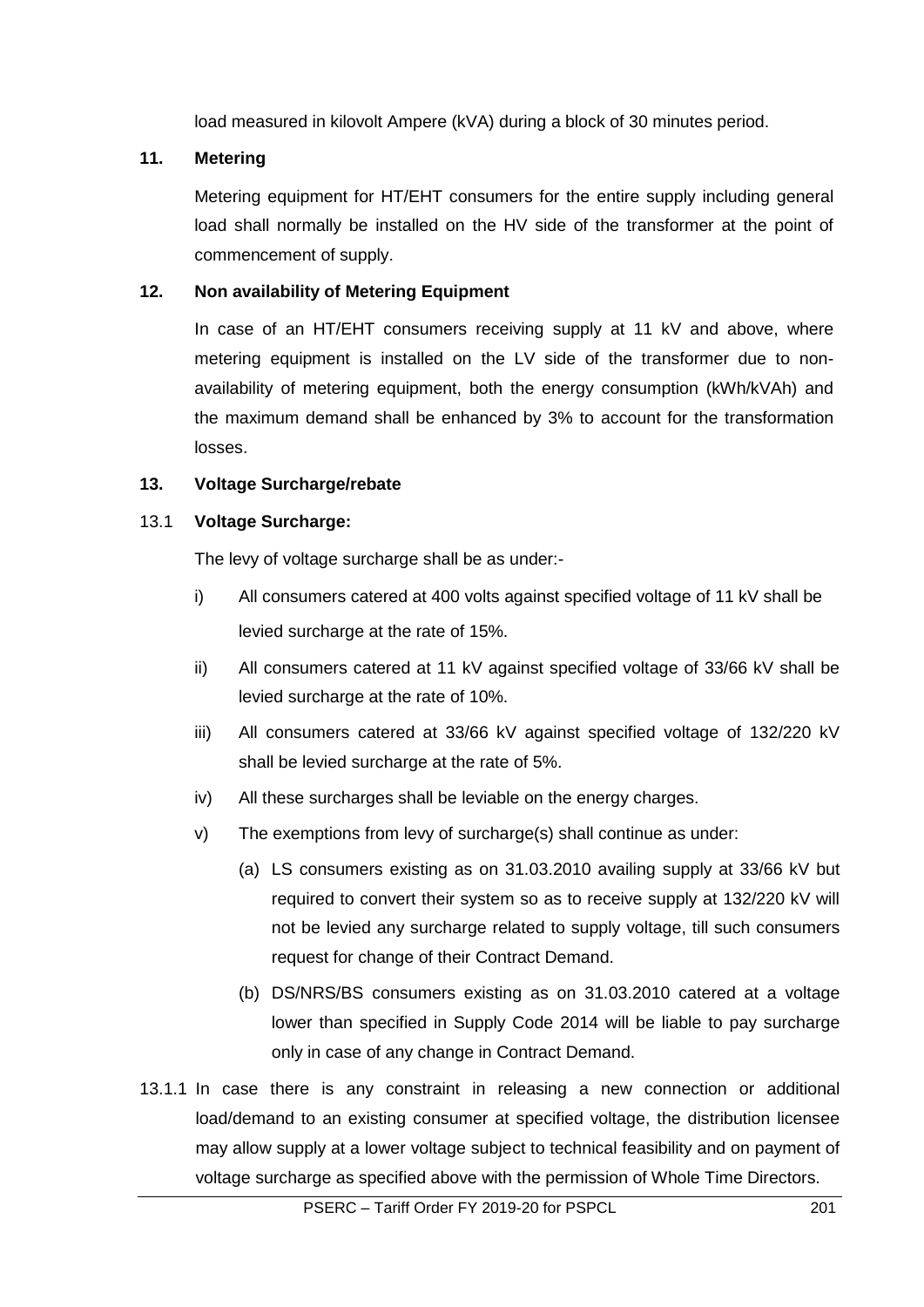Provided that existing consumers paying surcharge as per sub-clause (ii) or (iv) of condition 13.1 of General Conditions of Tariff annexed as Annexure-I to the Tariff Order for FY 2016-17 shall continue to be governed by existing provisions till conversion to amended Supply Voltage in accordance with regulation 4.2 read with sub-regulation 4.2.2 of PSERC (Electricity Supply Code and Related Matters) (2<sup>nd</sup> Amendment) Regulations, 2016.

### 13.2 **Voltage Rebate**

As the cost to serve at higher voltage is lower than the cost to serve at lower voltage so rebate on energy charges to the consumers getting supply at HT/EHT voltages shall be applicable as under:

*"Rebate of 30 paise/kVAh to all consumers getting supply at 400/220/132 kV, 25 paise/kVAh to all consumers getting supply at 66/33 kV, 20 paise/kVAh to DS (including Charitable Hospitals setup under PWD Act), NRS, MS consumers (including Rural Water Supply Schemes of the DWSS/ GPWSCs & Compost / Solid Waste Management Plants for Municipalities/ Urban Local Bodies) getting supply at 11 kV and 20 paise/kWh to AP/AP High-Technology/High Density Farming consumers getting supply at 11 kV shall be continued"* 

However, cumulative effect of ToD rebate and Voltage rebate on the Energy Charges (including reduced Energy Charges for consumption exceeding threshold limit / use of electricity exclusively during night hours) at any time, shall be limited to the lowest Energy Charge of Rs. 4.45 per kVAh.

### **14. Steel Rolling Mill Surcharge** (Deleted)

### **15. Time of Day (ToD) Tariff**

15.1 Time of the Day (ToD) tariff shall be applicable to NRS/BS consumers with sanctioned Contract Demand exceeding 100 kVA, all LS/MS consumers (including Rural Water Supply Schemes & Compost/Solid Waste Management Plants) and EV charging stations as under:

| <b>Period</b>                                         | Time period                     | <b>ToD Tariff</b>                  |
|-------------------------------------------------------|---------------------------------|------------------------------------|
|                                                       | 06.00 AM to 06.00 PM            | Normal Tariff*                     |
| 1 <sup>st</sup> April to<br>31 <sup>st</sup> May      | 06.00 PM to 10.00 PM            |                                    |
|                                                       | 10.00 PM to 06.00 AM (next day) | Normal Tariff* minus Rs.1.25/kVAh  |
|                                                       | 06.00 AM to 06.00 PM            | Normal Tariff*                     |
| 1 <sup>st</sup> June to<br>30 <sup>th</sup> September | 06.00 PM to 10.00 PM            | Normal Tariff* plus Rs. 2.00/kVAh  |
|                                                       | 10.00 PM to 06.00 AM (next day) | Normal Tariff*                     |
| 1 <sup>st</sup> October to                            | 06.00 AM to 06.00 PM            | Normal Tariff*                     |
| 31 <sup>st</sup> March                                | 06.00 PM to 10.00 PM            |                                    |
|                                                       | 10.00 PM to 06.00 AM (next day) | Normal Tariff* minus Rs. 1.25/kVAh |

*\* As per applicable Schedule of Tariff for the year.*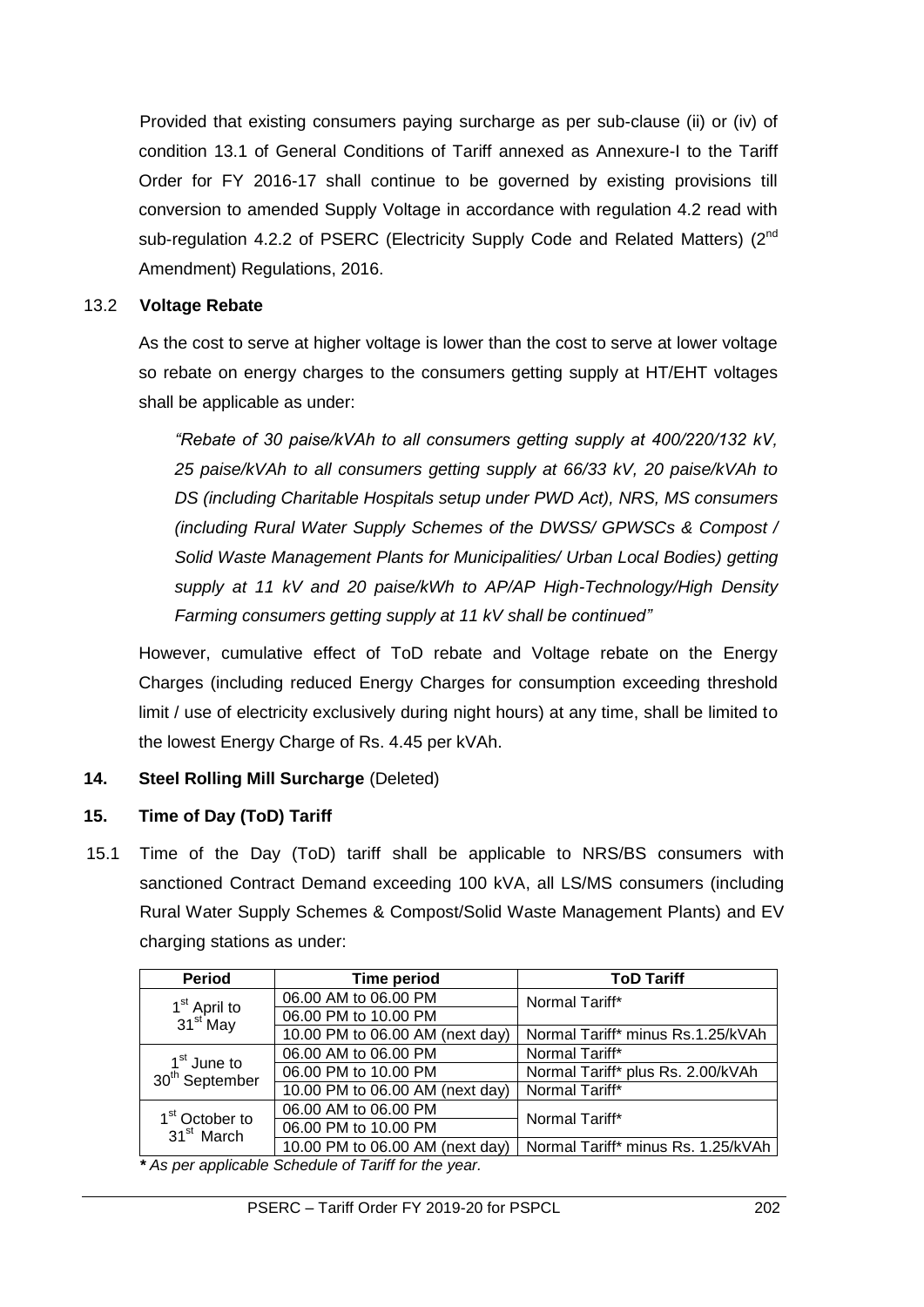However, cumulative effect of ToD rebate and Voltage rebate on the Energy Charges (including reduced Energy Charges for consumption exceeding threshold limit / use of electricity exclusively during night hours) at any time, shall be limited to the lowest Energy Charge of Rs. 4.45 per kVAh.

# **16. Non-availability of MDI reading and/or kVAh Consumption**

### 16.1 **Defective MDI:**

- 16.1.1 In case the MDI of a consumer becomes defective, the maximum demand shall be computed as under:
- 16.1.2 Higher of the average of maximum demands recorded during the preceding three months before the MDI became defective or the maximum demand of corresponding month of the previous year provided there was no change of load/demand thereafter, shall be adopted for billing purposes for the period the MDI remained defective.
- 16.1.3 If there was change of load/demand immediately before the MDI became defective, the maximum demand computed as above shall be adjusted on pro-rata basis.
- 16.1.4 In case of new connections where the previous reading record is not available the maximum demand shall be taken as 80% of sanctioned contract demand for billing purposes during the period MDI became defective.

### 16.2 **Non-availability of kVAh consumption**

- 16.2.1 In case kVAh consumption is not available due to defective meter or otherwise, monthly average power factor of the consumer's installation recorded during the last three correct working months preceding the period of overhauling (i.e. period of review of billing account) shall be taken as monthly average power factor for the purpose of power factor surcharge/incentive to the applicable category till such time kVAh consumption is available.
- 16.2.2 Where the billing is done on kVAh consumption basis, the procedure given in the Supply Code 2014 shall be followed for billing purposes as applicable to defective/dead stop meters.

### **17. Tariff for News Paper Printing Presses**

Accredited news paper printing presses shall be treated as industrial premises and therefore the supply to these consumers shall be considered as industrial supply and shall be charged under relevant industrial tariff. However, the lighting load in the premises of accredited news paper presses shall be metered separately and charged as per rates under Schedule Non-Residential Supply.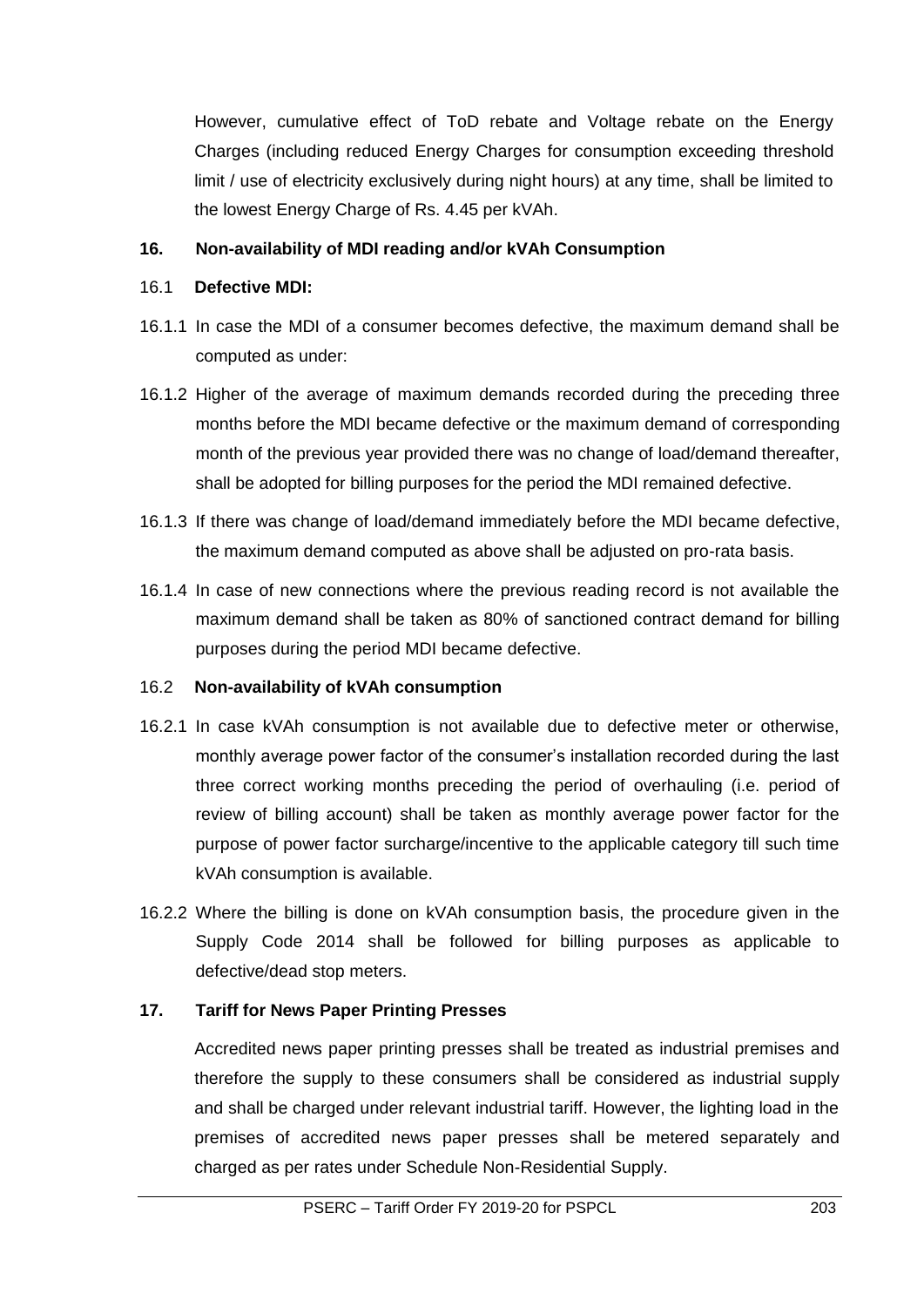#### **18. Seasonal Industries**

- 18.1 Seasonal industries mean industries/factories which by virtue of nature of their production, work during part of the year up to a maximum of 9 months during the year as specified below in Condition 18.2.
- 18.2 Approved seasonal industries are as under:
	- (i) All cotton ginning, pressing and bailing plants
	- (ii) All rice shellers
	- (iii) All rice bran stabilization units (without T.G. Sets)
	- (iv) Kinnow grading & Waxing Centers
	- (v) Maize Dryer Plants
	- (vi) Food (including fruits and vegetables) processing, packaging and storage units.
		- Seasonal period for industries at Sr. No. (i), (iii) and (iv) shall be considered from 1<sup>st</sup> September to 31<sup>st</sup> May next year and seasonal period for rice sheller industry at Sr. no. (ii) shall be from  $1<sup>st</sup>$  October to  $30<sup>th</sup>$  June next year. The seasonal industrial consumers at Sr. no. (i) to (iv) shall not be required to serve advance notice before starting or closing the unit.
		- Seasonal industrial consumers at Sr. No. (v) and (vi) shall be required to intimate the period of their season subject to maximum 9 months by  $31<sup>st</sup>$  May or one month prior to start of season, whichever is earlier.
		- Seasonal industry consumers shall not be required to give any undertaking not to run his seasonal industry during off season.
- 18.3 Rice bran stabilization units having T.G. Sets, Rice Huller Mills, Ice Factories and Ice Candy Plants shall not be treated as seasonal industries.
- 18.4 The seasonal Industry consumers shall have the option to be covered under General Industry Category and the relevant Industrial Tariff shall be applicable in such cases. The seasonal industrial consumers shall exercise their option one month prior to start of the season. In such case, the billing as general industry shall be done for whole one year i.e. for a period of 12 months from the date of start of season.

#### 18.5 **Billing of Seasonal Industries**

Billing for all seasonal industries shall be done monthly and charged as under: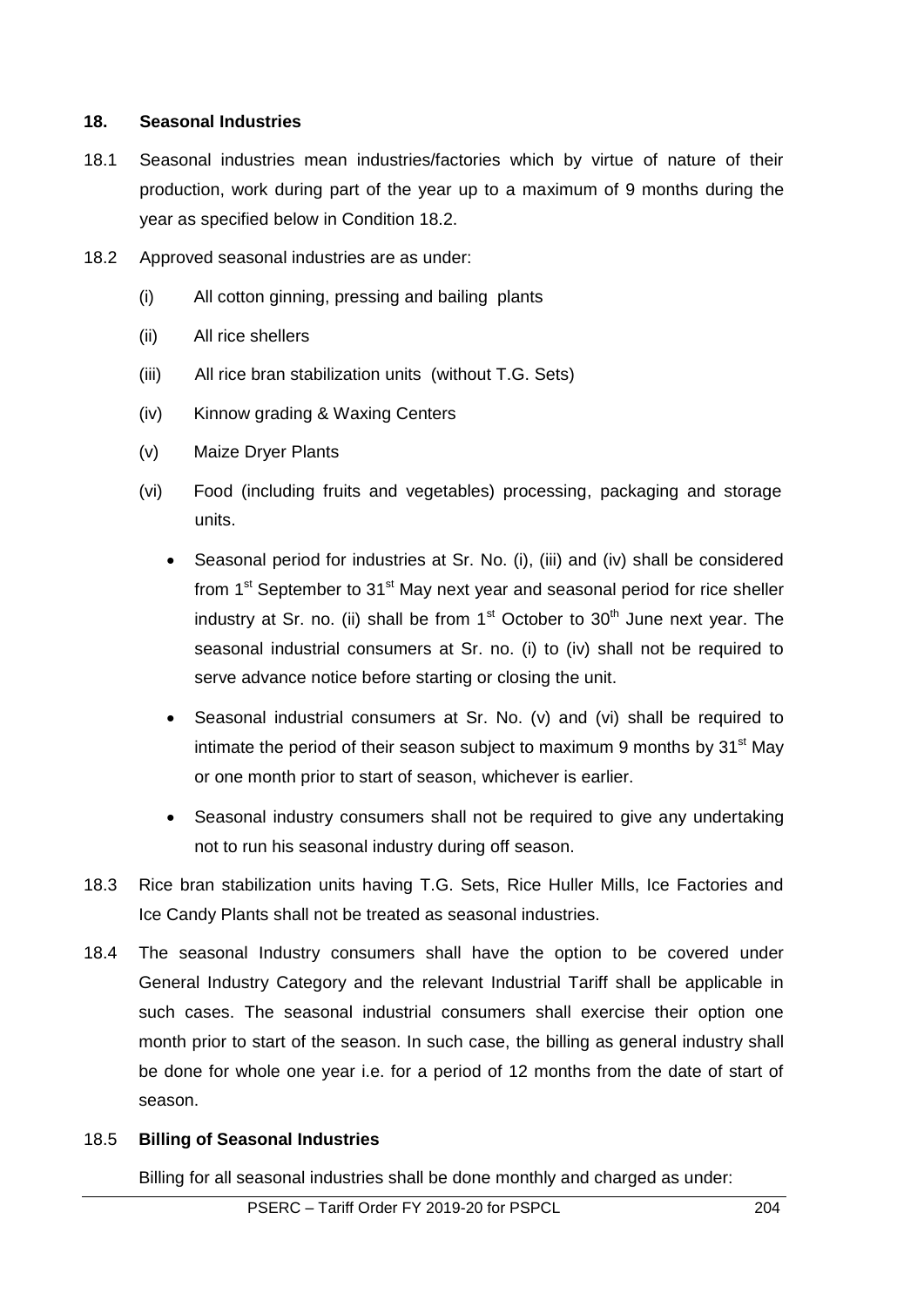18.5.1 **For exclusive Seasonal industries** mentioned above, billing shall be done monthly as per the tariff (comprising of fixed and energy charges) applicable in the respective schedule of tariff for seasonal industry. However, the Fixed Charges, as applicable in the respective schedule of tariff for seasonal period, shall be levied on the contract demand for the period of six months only from the beginning of the seasonal period, in accordance with condition 9 above. Thereafter, only energy charges, as applicable in the respective schedule of tariff, shall be levied on actual consumption recorded during the month. However, demand surcharge shall be leviable for the excess demand, if any, as per the relevant schedule of tariff.

#### 18.5.2 Deleted

- 18.5.3 **For mixed Industries**, comprising of seasonal Industry and general industry, billing shall be done monthly as under:
	- a) Energy Charges shall be levied on actual consumption recorded during the month, as applicable in the respective Schedule of Tariff for General Industry, throughout the year.
	- b) Fixed Charges in accordance with condition 9 above, shall be levied on sanctioned contract demand for general load, as applicable in respective Schedule of Tariff for General Industry throughout the year and on sanctioned contract demand for seasonal load for six months at seasonal rates, as applicable in the respective Schedule of Tariff, from the beginning of seasonal period, irrespective of the actual period of running of seasonal load.

### **19. Agricultural Pumping Supply**

- 19.1 All AP connections shall be released only after installation of minimum four star labeled motor and through meter.
- 19.2 Chaff cutters, threshers and cane crushers for self use shall be allowed to be operated on agriculture pumping supply connections.
- 19.3 The water from the agriculture tube well shall be allowed to be used by the consumers only to irrigate the land in their possession.

### **20. Rounding-off Energy Bill**

The charges i.e. both Fixed and energy charges including surcharges, rebates, octroi (if applicable), meter/MCB rentals, electricity duty as well as total energy bill (net as well as gross) shall be rounded-off individually to the nearest rupee by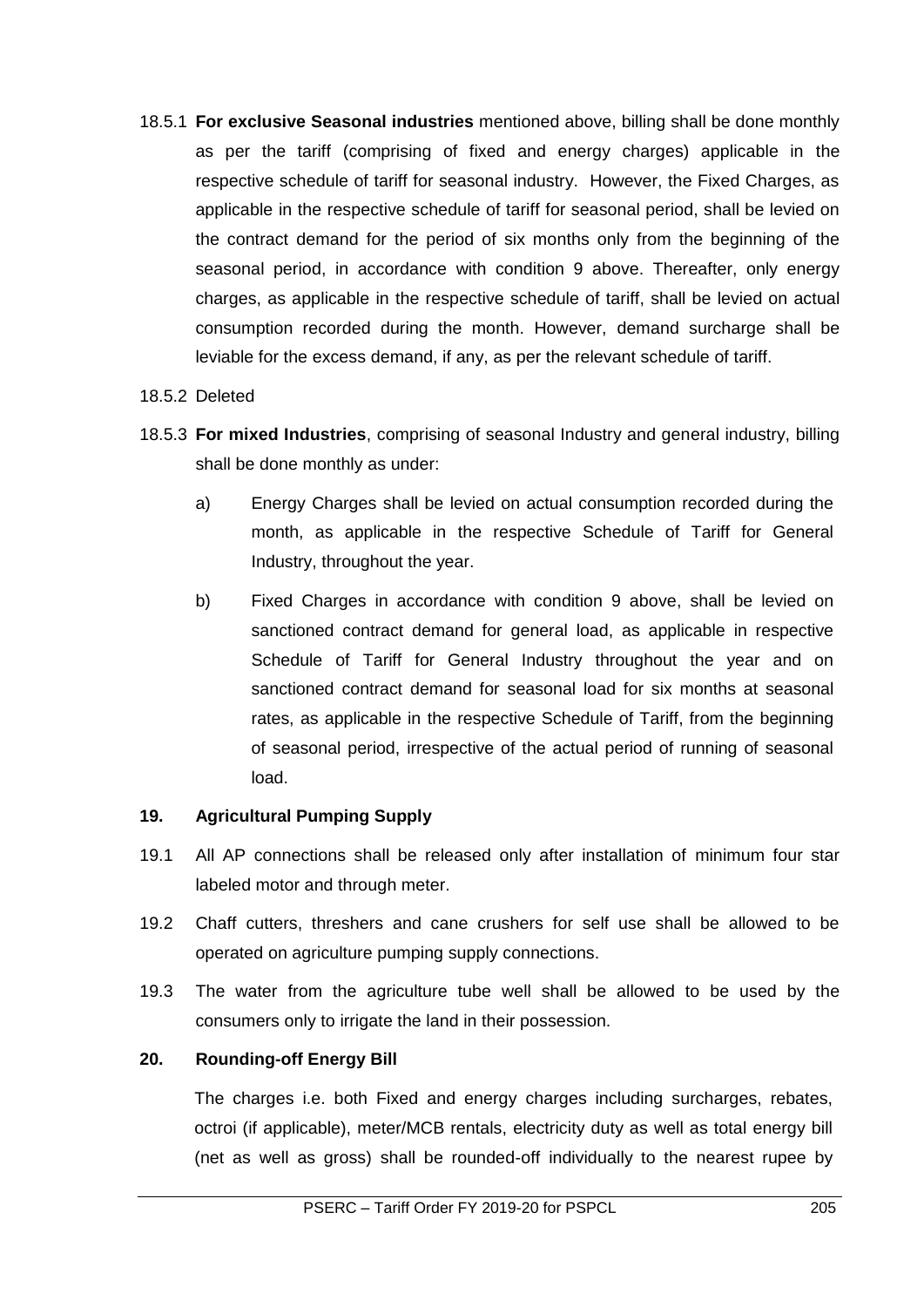ignoring 1 to 49 paise and taking 50 to 99 paise as one rupee. Thus the amount mentioned in the bill shall be in whole rupee. The net amount payable in all electricity bills shall be rounded-off to the nearest Rs. 10/- (Rupees ten) and difference due to rounding-off shall be adjusted in subsequent bills.

#### **21. Late Payment Surcharge**

In the event of the energy bill or other charges relating to electricity not being paid in full within the time specified in the bill, the consumers shall be levied late payment surcharge as under:

- 21.1 For all categories of consumers catered at HT/EHT supply voltage, if the full amount of the bill is not paid within due date, late payment surcharge shall be levied @ 2% on the unpaid amount of the bill up to 7 days after the due date. After 7 days, the surcharge shall be levied @ 5% on the unpaid amount of bill up to 15 days from the due date.
- 21.2 In case of consumers catered at LT supply voltage, if the full amount of the bill is not paid within due date, the late payment surcharge shall be levied @ 2% on the unpaid amount of the bill up to 15 days from the due date.
- 21.3 In case of AP consumers, late payment surcharge shall not be levied up to 7 days after the due date. After 7 days surcharge shall be levied as in the case of LT consumers.
- 21.4 Interest @ 1.5% per month on gross unpaid amount including surcharge payable as per clause 21.1, 21.2 & 21.3 above shall be levied after expiry of 15 days from the due date of the bill till the deposit of outstanding amount. Part of the month shall be treated as full month for this purpose.

#### **22. Use of electricity exclusively during night hours**

Reduced tariffs as may be decided by the Commission in the Tariff Order for the year, shall be applicable to LS/MS Industrial consumers who opt to use electricity exclusively during night hours from 10.00 PM to 06.00 AM next day. However, from 01.10.2019 onwards, they shall be entitled to use electricity also from 06:00 AM to 10:00 AM at normal tariff rate of energy charge applicable to the respective category. Other conditions shall be as under:

- i) ToD rebate and voltage rebate shall not be allowed on the reduced tariff under this category, as the tariff rate is already reduced.
- PSERC Tariff Order FY 2019-20 for PSPCL 206 ii) A maximum of 10% of total units consumed during night hours(10:00 PM to 06:00 A.M. next day) in a billing period can be availed beyond the period of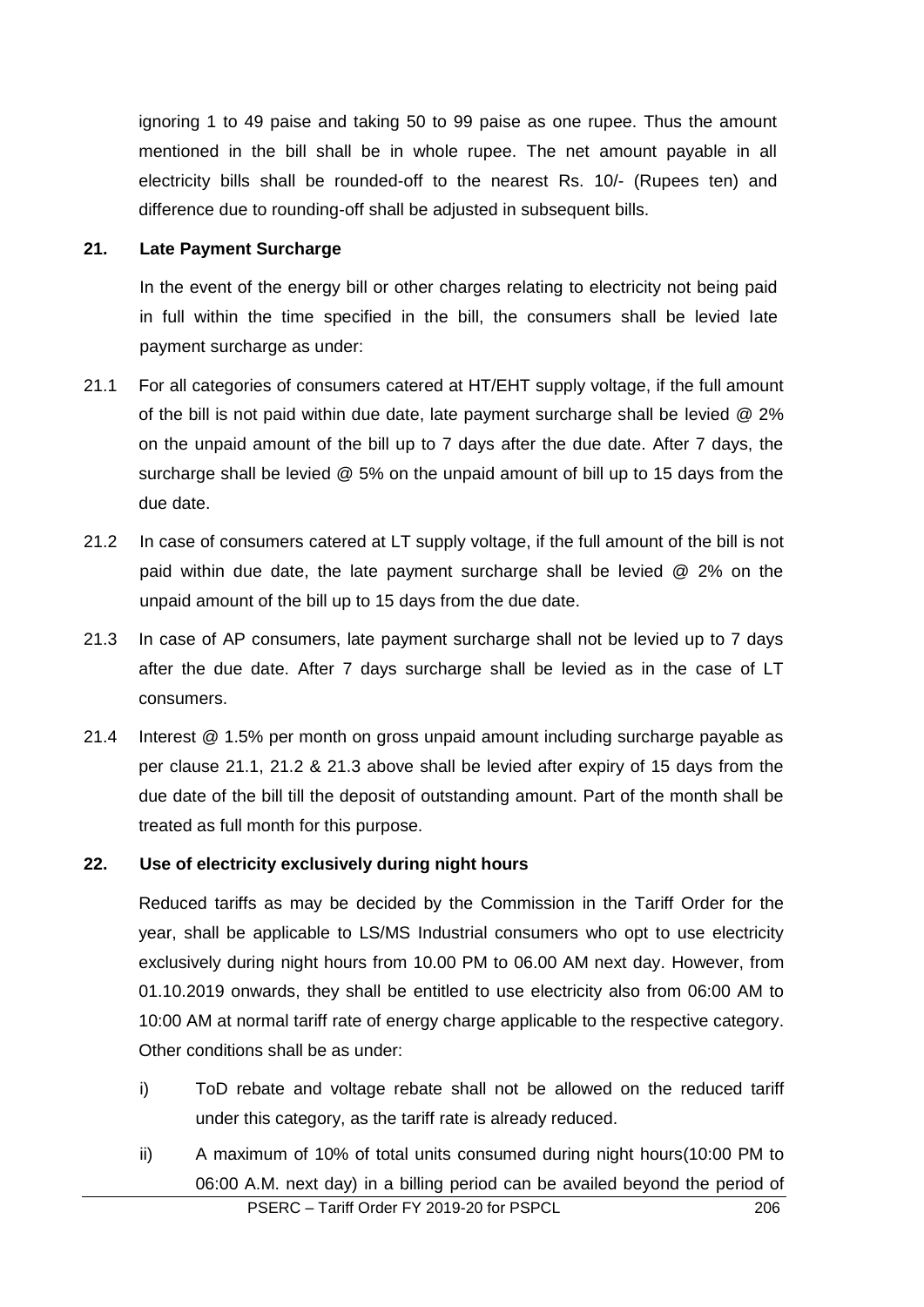10.00 PM to 06.00 AM (10.00 PM to 10.00 AM w.e.f. 01.10.2019). However, ToD surcharge, as applicable, shall be chargeable for the consumption, if any, during the peak hours.

- iii) In case the consumer exceeds the %age specified in condition no. (ii) above during any billing month, then fixed charge and energy charges for the entire energy consumption during the relevant billing month shall be billed as per normal tariff applicable to the respective category.
- iv) This tariff shall be applicable if the consumer opts to be so charged in place of normal tariff by using electricity exclusively during night hours as above. The option can be exercised to switch over from normal tariff to exclusive night time tariff by giving not less than one month's notice in writing.
- v) Other terms and conditions shall remain the same as applicable to the respective categories as per the relevant Schedule of Tariffs.

# **23. Load/Demand Surcharge**

# 23.1 **Load/Demand Surcharge for Consumers covered under Contract Demand System**

### 23.1.1 **Load Surcharge**

No load surcharge shall be levied for the extra load connected by the consumer temporarily or otherwise thereby exceeding sanctioned load. However, the installation of extra load shall conform to CEA (Measures relating to Safety and Electric Supply) Regulations, 2010 and statutory clearances wherever applicable shall be obtained by the consumer.

### 23.1.2 **Demand Surcharge for exceeding the Contract Demand**

If a consumer exceeds the sanctioned contract demand, demand surcharge shall be charged at a rate of Rs. 750/- per kVA per month on excess demand irrespective of the number of defaults in a month.

However, for Open Access customers and CPPs demand surcharge shall be charged on daily basis at a rate of Rs. 50/- per kVA per day on excess demand irrespective of the number of defaults in a day. Provided that the demand surcharge so levied in a month shall not exceed the demand surcharge applicable on monthly basis.

This demand surcharge shall be without prejudice to the distribution licensee's right to take such other appropriate action as may be deemed necessary to restrain the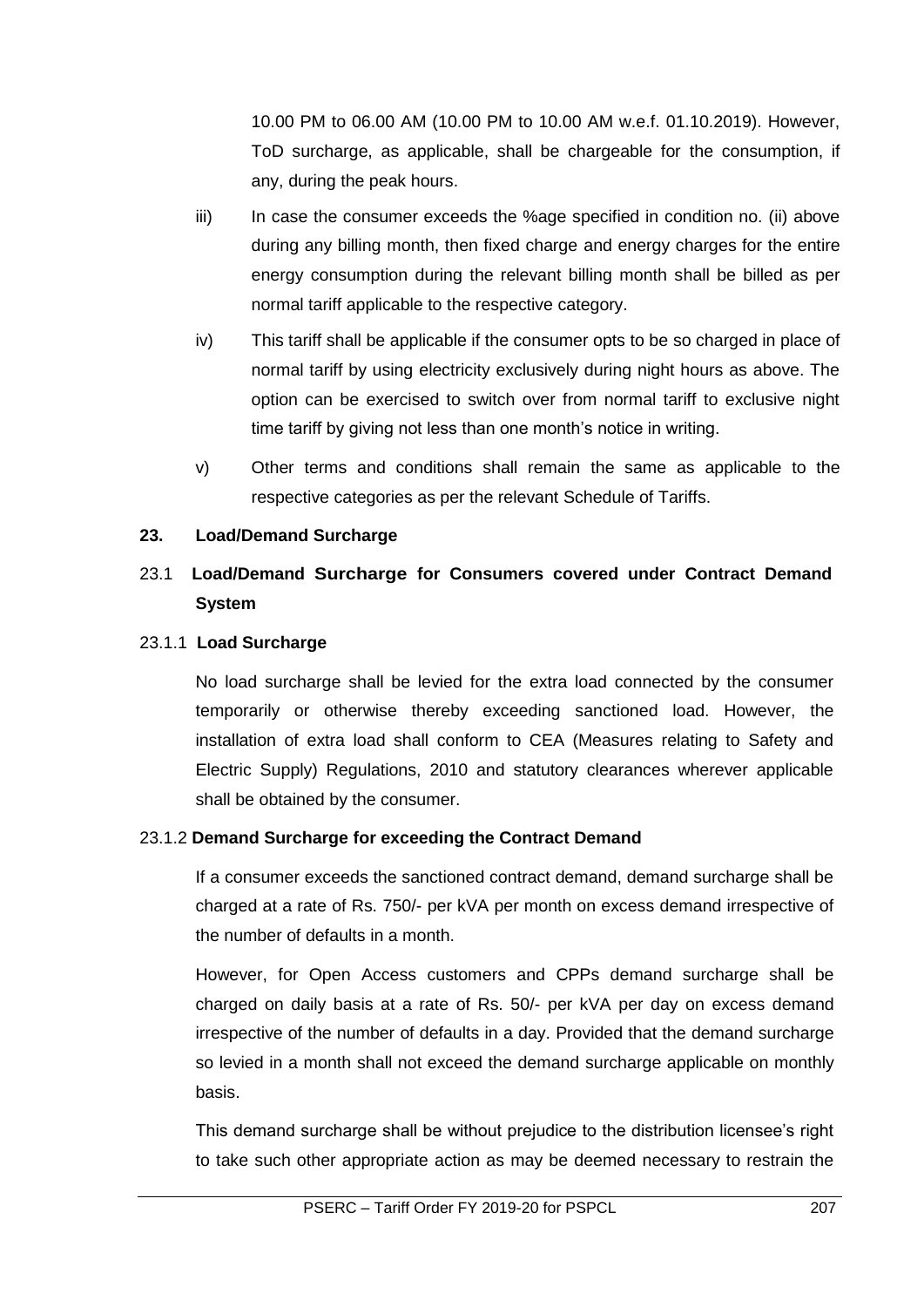consumer from exceeding his contract demand.

In the event of MDI being defective, maximum demand for billing purpose shall be computed as per clause 16 of General Conditions of Tariff. In case computed maximum demand is more than the sanctioned contract demand, no surcharge for demand consequent to this computation shall be levied.

#### 23.2 **Load Surcharge for Consumers not covered under Contract Demand System**

If the connected load of a consumer exceeds the sanctioned load, the excess load shall be unauthorized load. Such excess load shall be charged load surcharge at a rate of Rs. 1000/- per kW or part thereof for each default. This load surcharge shall be without prejudice to the distribution licensee's right to take such other appropriate action as may be deemed necessary to restrain the consumer from exceeding his sanctioned connected load. The unauthorized load so detected shall be got removed. However if the unauthorized extension is up to 10% of the sanctioned load, the consumer shall be required to pay load surcharge and the connection shall not be disconnected. The unauthorized load upto 10% of the sanctioned load so detected shall either be removed or got regularized by the consumer.

#### 23.3 **Compensation for damage**

Any consumer who exceeds his sanctioned load/demand shall be liable to compensate the distribution licensee for all damages caused to its equipments or machinery by reason of this default. Without prejudice to this right, the distribution licensee may also cause the service of the consumer to be disconnected without any notice to the consumer.

#### **24. Interpretation of Tariff**

If a question arises as to the applicability of tariff to any class of consumer or as to the interpretation of various clauses of tariff or General Conditions of Tariff, decision of the Commission shall be final.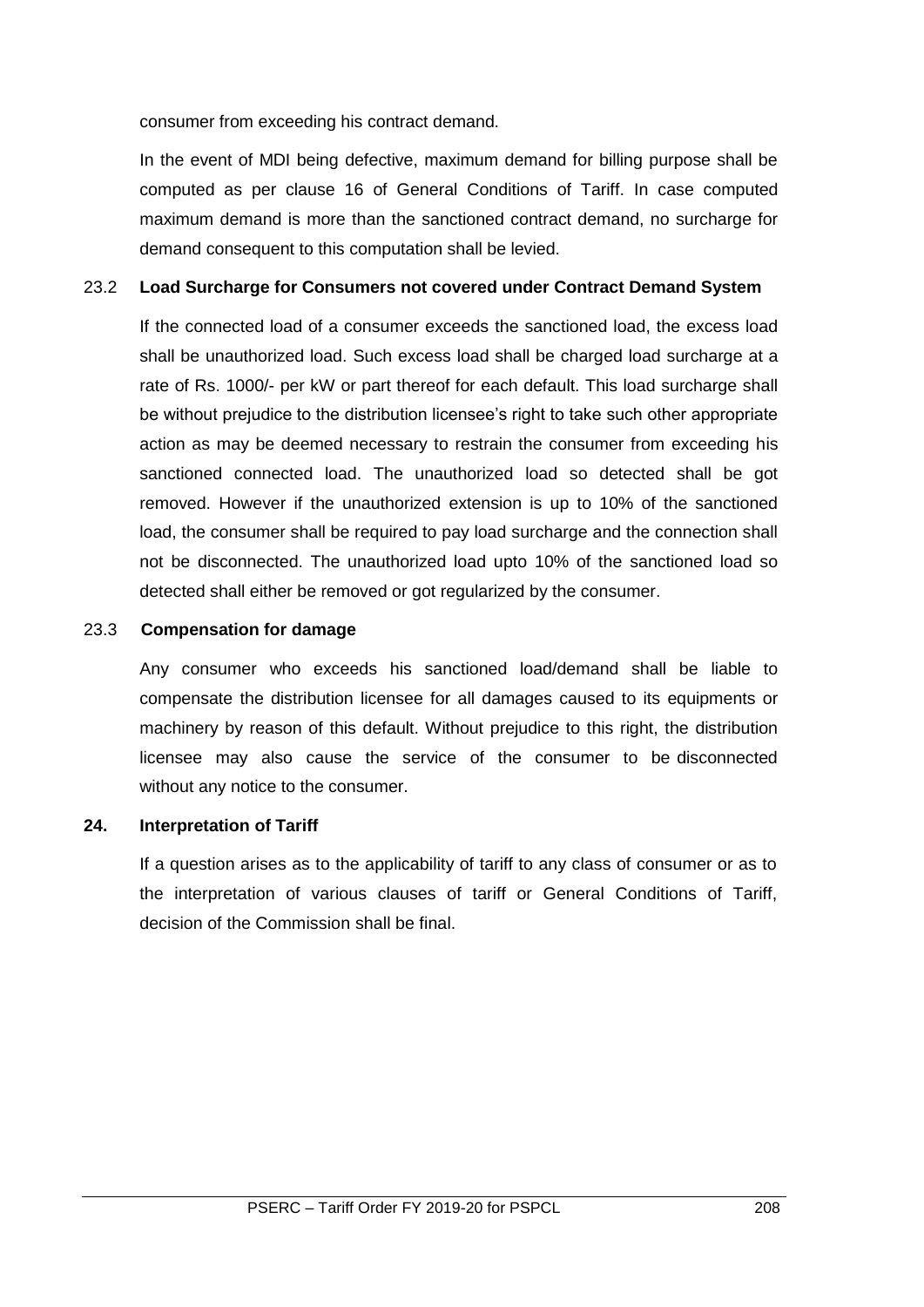#### **SCHEDULES OF TARIFF (FY 2019-20)**

#### **(To be read with General Conditions of Tariff annexed at Annexure –I)**

#### **SI. SCHEDULE OF TARIFF FOR LARGE SUPPLY INDUSTRIAL POWER (LS)**

#### **SI.1 Availability**

**SI.1.1** This tariff shall apply to all industrial power supply consumers having contract demand exceeding 100 kVA, including IT units covered under definition of 'Electronic Hardware and Information Technology (IT) Sector' as per the GoP notification no. 17/7/2014-AS 1/ 1372 dated 09.11.2015 or as amended from time to time.

 Oil/Gas terminals, gas bottling plants, depots of oil/gas companies, poultry, goatery, piggery, fish farming (exclusive), dairy farms, Maize Dryer Units and Food (including fruits and vegetables) processing, packing & storage units, meeting above criteria shall also be covered in this schedule.

**SI.1.1.1** A separate NRS connection in the premises of LS consumers shall be permissible for regular conduct of commercial activities provided such activity is permissible under bye laws/Rules of the Govt. The electric wiring and portion of the building for such activity should be separate.

#### **SI.2 Character of Service**

**SI.2.1** Alternating Current, 50 cycles/second, Three Phase 11 kV or higher Voltage as specified in the Supply Code 2014, depending on quantum/type of load/ contract demand and availability of bus voltage & transformer winding capacity at the feeding sub-station.

|               | <b>Description</b>                                                                                                                                                       | <b>Energy Charge</b><br>(Rs./kVAh)         | <b>Fixed Charge</b><br>(Rs./kVA/month) |
|---------------|--------------------------------------------------------------------------------------------------------------------------------------------------------------------------|--------------------------------------------|----------------------------------------|
|               | <b>General Industry</b>                                                                                                                                                  |                                            |                                        |
| <b>SI.3.1</b> | i) Above 100 kVA and upto1000 kVA                                                                                                                                        | 5.89                                       | 165                                    |
|               | ii) Above 1000 KVA and upto 2500 kVA                                                                                                                                     | 5.93                                       | 225                                    |
|               | iii) Above 2500 KVA                                                                                                                                                      | 5.98                                       | 260                                    |
|               | Arc Furnaces & Power Intensive Units including Induction furnaces, Chloroalkaline<br>units, Billet heaters, Surface hardening Machines & Electrolytic process industries |                                            |                                        |
| SI.3.2        | i) Above 100 kVA and upto1000 kVA                                                                                                                                        | 5.93                                       | 170                                    |
|               | ii) Above 1000 KVA and upto 2500 kVA                                                                                                                                     | 6.18                                       | 260                                    |
|               | iii) Above 2500 KVA                                                                                                                                                      | 6.19                                       | 295                                    |
|               | Seasonal Industries covered under condition 18 of the General Conditions of Tariff                                                                                       |                                            |                                        |
|               | a) Seasonal Rate                                                                                                                                                         | Same as                                    |                                        |
| <b>SI.3.3</b> | i) Above 100 kVA and upto1000 kVA                                                                                                                                        |                                            | 330 (for 6 Months)                     |
|               | ii) Above 1000 KVA and upto 2500 kVA                                                                                                                                     |                                            | 450 (for 6 Months)                     |
|               | iii) Above 2500 KVA                                                                                                                                                      | specified for the                          | 520 (for 6 Months)                     |
|               | b) Off Seasonal Rate                                                                                                                                                     | relevant general<br>Industrial<br>category | Nil                                    |
|               | Ice Factories, Ice Candies & Cold Storages                                                                                                                               |                                            |                                        |
| <b>SI.3.4</b> | i) April to July                                                                                                                                                         |                                            | 330                                    |
|               | ii) August to March next year                                                                                                                                            |                                            | 83                                     |

#### **SI.3 Tariff**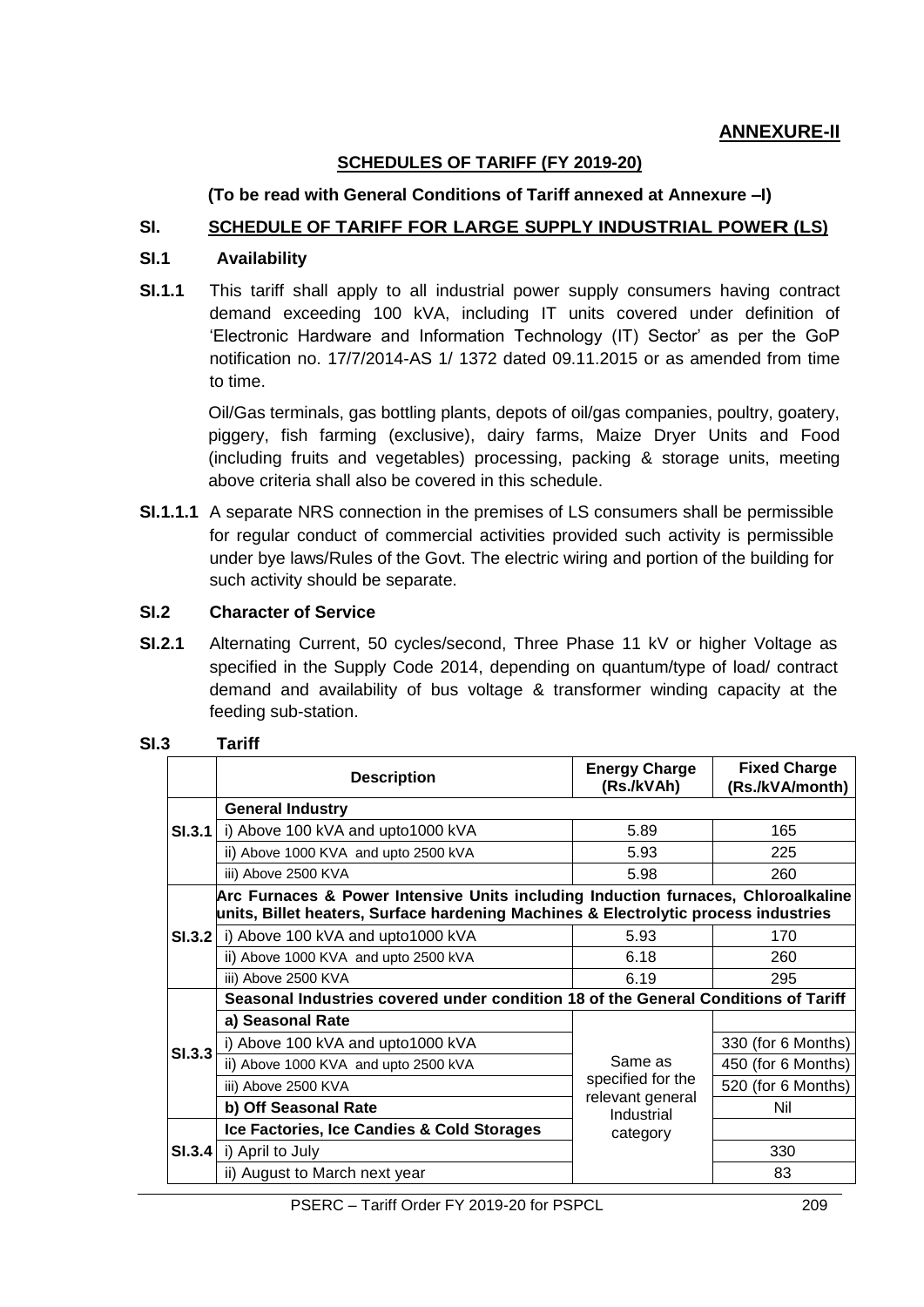| <b>Description</b>                                                                                                                | <b>Energy Charge</b><br>(Rs./kVAh)                                                        | <b>Fixed Charge</b><br>(Rs./kVA/month)                       |
|-----------------------------------------------------------------------------------------------------------------------------------|-------------------------------------------------------------------------------------------|--------------------------------------------------------------|
| SI.3.5 For use of electricity exclusively during night hours (in accordance with condition 22<br>of General Conditions of Tariff) |                                                                                           |                                                              |
| 10.00 PM to 06.00 AM (next day)<br>i)                                                                                             | 4.45                                                                                      |                                                              |
| ii) 06.00 AM to 10.00 AM<br>(from 01.10.2019 onwards)                                                                             | Normal rates as<br>applicable to the<br>respective category<br>under relevant<br>Schedule | 50% of the charges<br>specified for the<br>relevant category |

*Note: In addition to the Energy Charge:*

- *(i) Fuel Cost Adjustment (FCA) charge for the relevant period shall be applicable in accordance with condition 8 of General Conditions of Tariff;*
- *(ii) ToD tariff shall be applicable in accordance with condition 15 of General Conditions of Tariff.*
- **SI.3.6** For industries where the load is of mixed nature, i.e. in addition to General Industrial loads, Arc/ Power Intensive loads are also running, Fixed and Energy Charges shall be determined by computing the Maximum Demand and energy consumption for the billing month on pro-rata basis in proportion to such demands sanctioned by the distribution licensee and applicable tariff (Fixed Charge and Energy Charge) shall be as specified against the corresponding demand slab (without clubbing of Arc/Power Intensive and general load) under the relevant schedule of tariff.

In such cases, Power Intensive loads shall comprise of loads as mentioned in para SI.3.2, including auxiliary loads, loads of pollution control machinery, gas plants & corresponding lighting loads, and general industrial loads in such cases shall comprise loads of rolling mills and its allied loads, related workshop, general engineering machinery and corresponding lighting load, for the purpose of levy of Fixed Charges. **Provided that billet heaters having contract demand upto 100 kVA shall not be considered as PIU load.**

**SI.3.7** For industrial units having CPP / Co-Gen. plant, Fixed Charges shall be levied, for the load to be exclusively fed from the distribution licensee's system, as per Condition 9 of General Conditions of Tariff. However, billing demand of these units shall be considered as 50% of the sanctioned contract demand or actual demand recorded during the billing cycle/month (restricted to the sanctioned contract demand), whichever is higher, for the transitional period of 6 months from the date of issue of this tariff Order or signing of the agreement for Standby/Startup power, whichever is earlier.

### **SI.3.8 Voltage Surcharge/Rebate**

The voltage surcharge/rebate shall be applicable as per condition 13 of General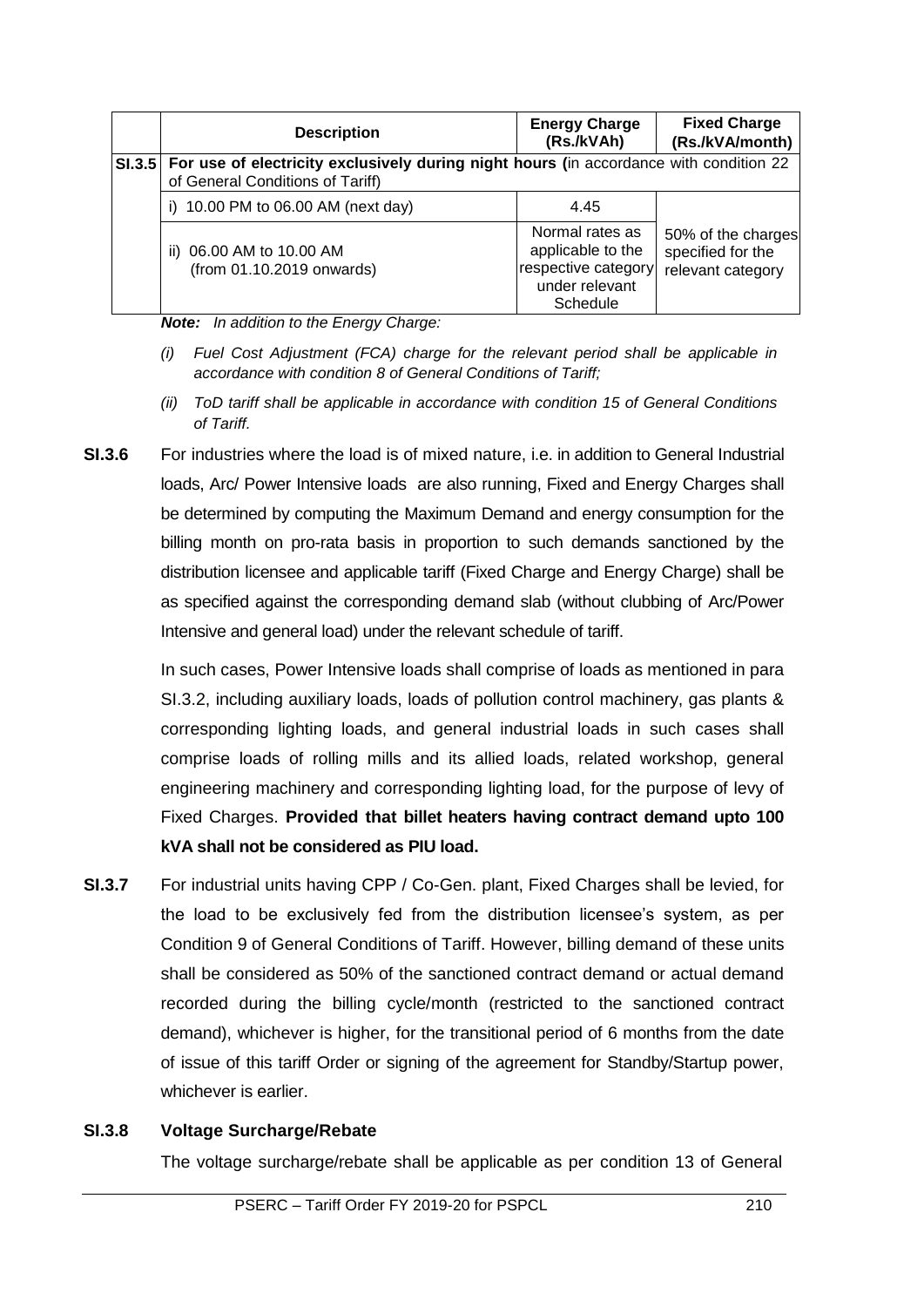Conditions of Tariff.

# **SI.4 Seasonal Industries**

Seasonal industries shall be billed as per condition 18 of General Conditions of Tariff.

# **SI.5 Factory Lighting and Colony Lighting**

All consumption for bona fide factory lighting shall be included for charging under the above tariff. The consumption for residential purposes i.e. staff quarters of factory, street lighting etc. shall also be charged under this Schedule. However, a separate single point connection may be allowed for the colony load including street lighting under PSERC (Single Point Supply to Cooperative Group Housing Societies/Employers) Regulations 2008, if the colony is in separate premises.

### **SI.6 Load/Demand Surcharge**

Load/demand surcharge shall be applicable as per Condition 23 of General Conditions of Tariff.

### **SI.7 Force Majeure applicable for Arc/Induction furnaces**

In the event, where normal working of the industry is affected in the event of lock out due to labour problem, damage of EHV Power Transformer, failure on the part of distribution licensee to supply power, fires, earth-quakes, floods, tempests and lightning, directly resulting in closure of industry or normal supply hours reduced through specific order of the distribution licensee for power regulation purposes, the consumer shall be entitled to proportionate reduction in fixed charges, provided that such closure or reduced working hours continue for at least seven days consecutively in a billing cycle month directly as a consequence of any of the above conditions, with the approval of load sanctioning authority. In the event of relief being allowed in fixed charges under above conditions, the consumers shall, however, be required to pay atleast fixed charges as applicable to general Industry large supply consumers.

### **SII SCHEDULE OF TARIFF FOR MEDIUM SUPPLY INDUSTRIAL POWER (MS):**

### **SII.1 Availability**

This tariff shall apply to all industrial power supply consumers having contract demand above 20 kVA but not exceeding 100kVA, including IT units covered under definition of 'Electronic Hardware and Information Technology (IT) Sector' as per the GoP notification no. 17/7/2014-AS 1/ 1372 dated 09.11.2015 or as amended from time to time.

Oil/Gas terminals, gas bottling plants, depots of oil/gas companies, poultry, goatery, piggery, fish farming (exclusive), dairy farms, Maize Dryer Units and Food (including fruits and vegetables) processing, packing & storage units, meeting above criteria shall also be covered in this schedule.

**SII.1.1** A separate NRS connection in the premises of MS consumers shall be permissible for regular conduct of commercial activities provided such activity is permissible under bye laws/Rules of the Govt. The electric wiring and portion of the building for such activity should be separate.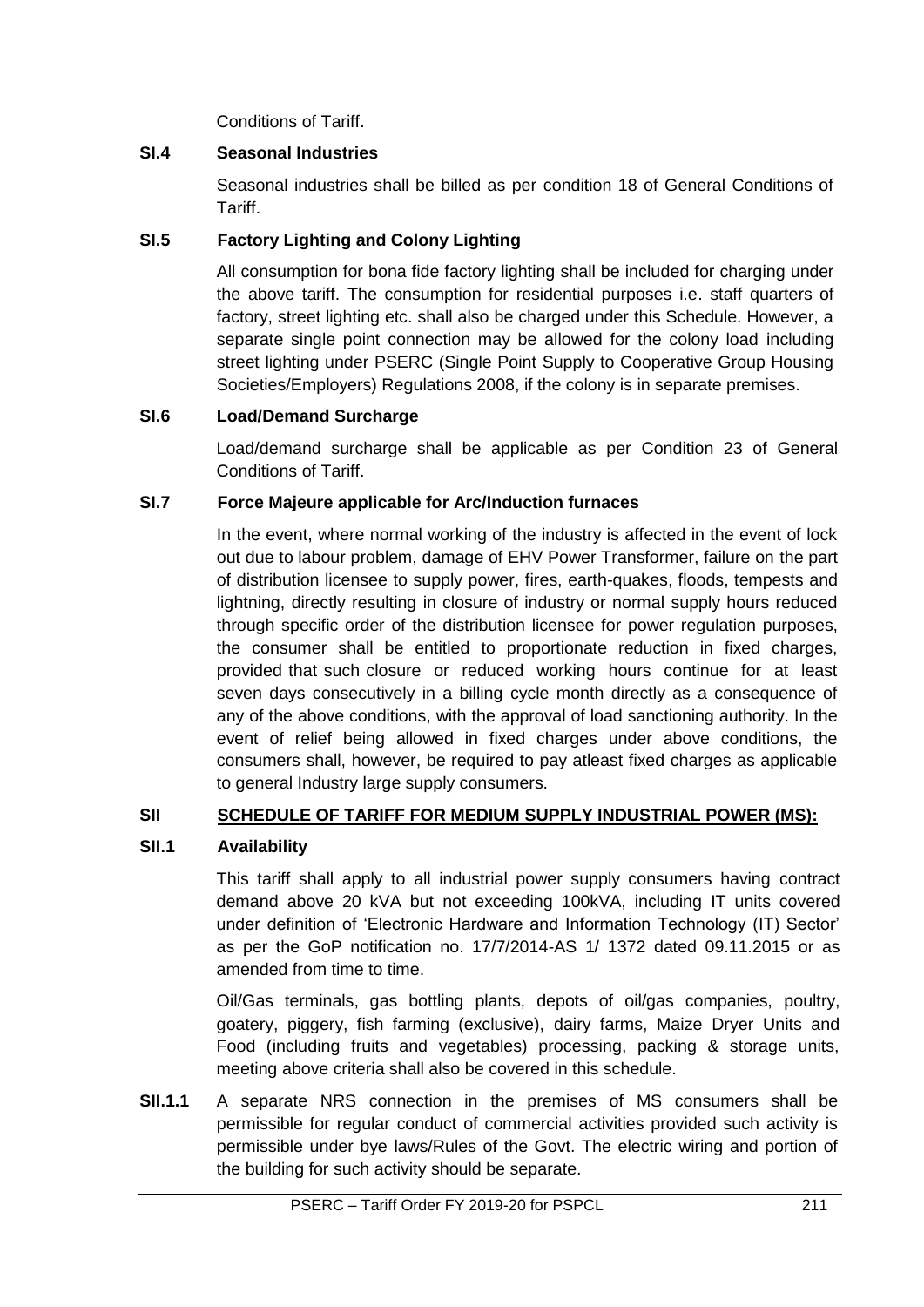# **SII.2 Character of Service**

- **SII2.1** Alternating Current, 50 cycles/ second, Three Phase 400 volts or 11 kV (at consumer's discretion), as specified in the Supply Code 2014.
- **SII.2.2** Metered supply connections to poultry, goatery, piggery, fish farming (exclusive) and dairy farms may be released from category-1 or UPS or AP feeder at the option of the consumer subject to the technical feasibility to release such connection. However, the consumer opting for supply from AP feeder shall be entitled to limited hours of supply as per power supply schedule applicable to AP consumers. The consumers opting for supply from AP feeder shall not be eligible for tariff applicable to agriculture consumers.

#### **SII.3 Tariff**

|                | <b>Description</b>                                                                                                         | <b>Energy Charge</b><br>(Rs./kVAh) | <b>Fixed Charge</b><br>(Rs./kVA/month) |
|----------------|----------------------------------------------------------------------------------------------------------------------------|------------------------------------|----------------------------------------|
| <b>SII.3.1</b> | <b>General Industry</b>                                                                                                    | 5.80                               | 120                                    |
|                | <b>Seasonal Industries</b> covered under condition 18 of the General Conditions<br>of Tariff:                              |                                    |                                        |
| <b>SII.3.2</b> | (i) Seasonal Rate                                                                                                          | 5.80                               | 240<br>(for 6 Months)                  |
|                | (ii) Off Seasonal Rate                                                                                                     |                                    | Nil                                    |
| <b>SII.3.3</b> | Ice Factories, Ice Candies & Cold Storages                                                                                 |                                    |                                        |
|                | (i) April to July                                                                                                          | 5.80                               | 240                                    |
|                | (ii) August to March next year                                                                                             |                                    | 60                                     |
| <b>SII.3.4</b> | For use of electricity exclusively during night hours (in accordance with<br>condition 22 of General Conditions of Tariff) |                                    |                                        |
|                | i) 10.00 PM to 06.00 AM (next day)                                                                                         | 4.45                               | 50% of the<br>charges specified        |
|                | ii) 06.00 AM to 10.00 AM<br>(from 1.10.2019 onwards)                                                                       | 5.80                               | for the relevant<br>category           |

*Note: In addition to the Energy Charge:*

- *(i) Fuel Cost Adjustment (FCA) charge for the relevant period shall be applicable in accordance with condition 8 of General Conditions of Tariff;*
- *(ii) ToD tariff shall be applicable in accordance with condition 15 of General Conditions of Tariff.*

### **SII.3.5 Voltage Surcharge/Rebate**

The voltage surcharge/rebate shall be applicable as per condition 13 of the General Conditions of Tariff.

**SII.3.6** In case of Rice Shellers, Ice Factories, Cold Storage & Stone Crushers falling under this schedule, where the metering is done on 11 kV and the consumer has installed his own transformer, additional rebate of 3 paise per kVAh shall be admissible over and above the voltage rebate admissible as per condition 13 of the General Conditions of Tariff.

### **SII.4 Seasonal Industries**

Seasonal industries shall be billed as per condition 18 of General Conditions of Tariff.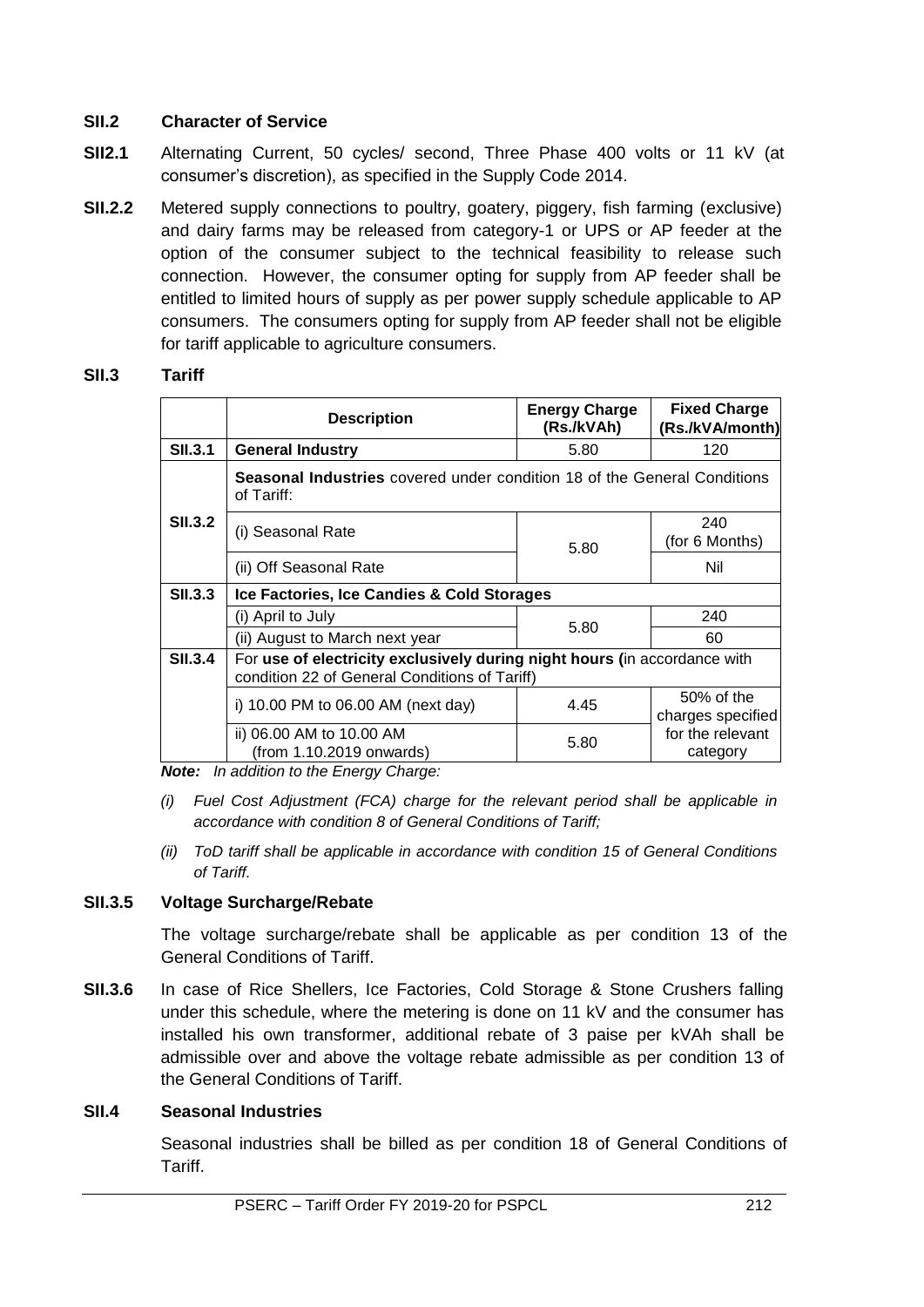# **SII.5 Factory Lighting**

The consumption for the bona fide factory lighting and residential quarters, if any, attached to the factory shall not be metered separately. Only one meter shall be installed for industrial & general load and entire consumption shall be charged at the rate for industrial consumption.

### **SII.6 Load/Demand Surcharge**

Load/demand surcharge shall be applicable as per Condition 23 of General Conditions of Tariff.

### **SIII SCHEDULE OF TARIFF FOR SMALL POWER INDUSTRIAL SUPPLY (SP)**

#### **SIII.1 Availability**

This tariff shall apply to Industrial Power Supply consumers with sanctioned load/ demand not exceeding 20 kVA, including IT units covered under definition of 'Electronic Hardware and Information Technology (IT) Sector' as per the GoP notification no. 17/7/2014-AS 1/ 1372 dated 09.11.2015 or as amended from time to time.

Oil/Gas terminals, gas bottling plants, depots of oil/gas companies, poultry, goatery, piggery, fish farming (exclusive), dairy farms, Maize Dryer Units and Food (including fruits and vegetables) processing, packing & storage units, meeting above criteria shall also be covered in this schedule.

**SIII.1.1** A separate NRS connection in the premises of SP consumers shall be permissible for regular conduct of commercial activities provided such activity is permissible under the bye laws/Rules of the Govt. The electric wiring and portion of the building for such activity should be separate.

#### **SIII.2 Character of Service**

- **SIII.2.1** Alternating Current, 50 cycles/second, Single Phase 230 volts or Three Phase 400 volts, as specified in the Supply Code 2014.
- **SIII2.2** Metered Supply connections to poultry, goatery, piggery, fish farming (exclusive) and dairy farms may be released from category-1 or UPS or AP feeder at the option of the consumer subject to the technical feasibility to release such connection. However, the consumer opting for supply from AP feeder shall be entitled to limited hours of supply as per power supply schedule applicable to AP consumers. The consumers opting for supply from AP feeder shall not be eligible for tariff applicable to agriculture consumers.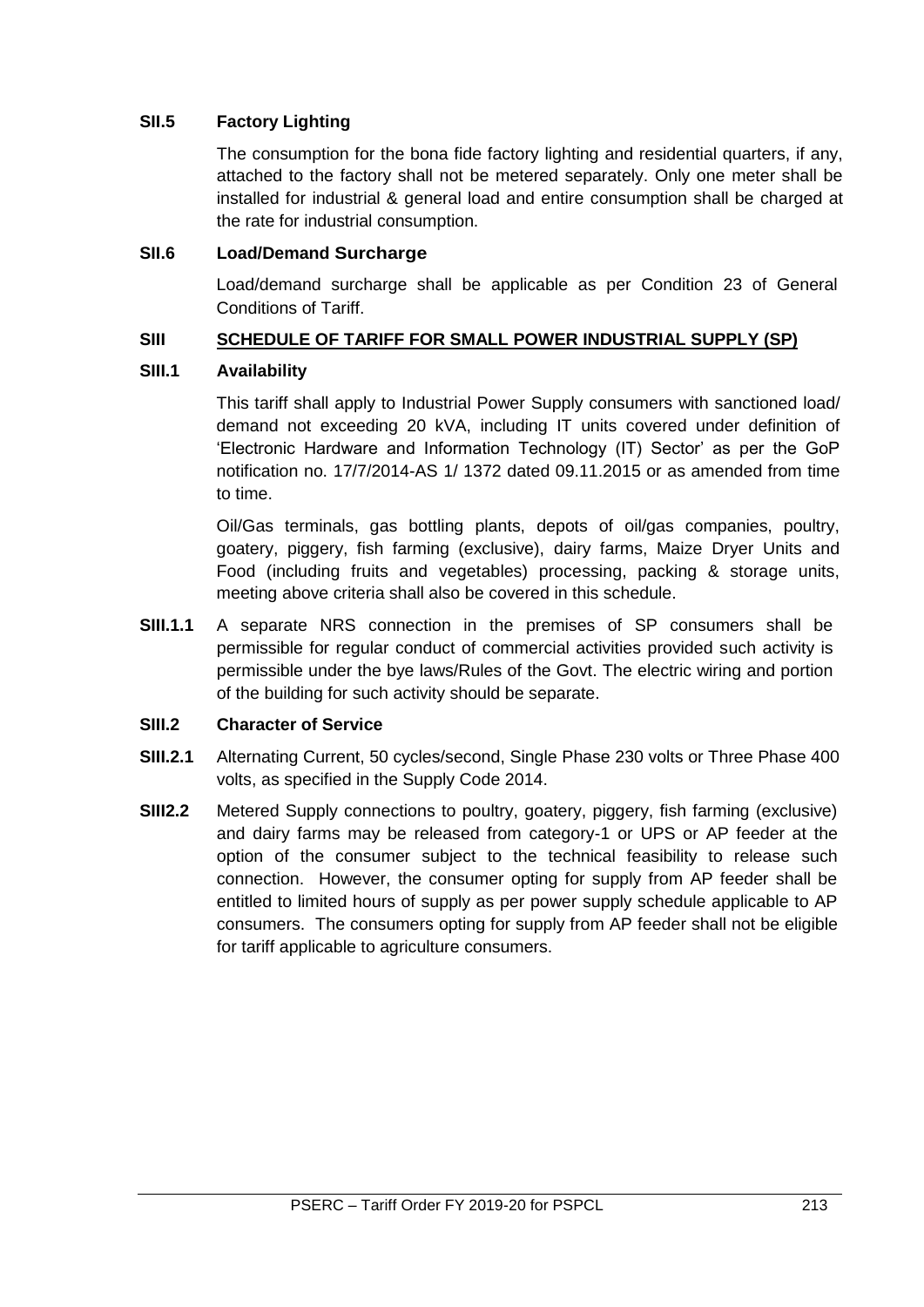#### **SIII.3 Tariff**

|                 | <b>Description</b>                                                                            | <b>Energy Charge</b><br>(Rs./kVAh) | <b>Fixed Charge</b><br>(Rs./kVA/month) |
|-----------------|-----------------------------------------------------------------------------------------------|------------------------------------|----------------------------------------|
| <b>SIII.3.1</b> | <b>General Industry</b>                                                                       | 5.37                               | 80                                     |
|                 | <b>Seasonal industries</b> covered under condition 18 of the General<br>Conditions of Tariff: |                                    |                                        |
| <b>SIII.3.2</b> | i) Seasonal Rate                                                                              |                                    | 160 (for 6 Months)                     |
|                 | ii) Off Seasonal Rate                                                                         | 5.37                               | Nil                                    |
|                 | Ice Factories, Ice Candies & Cold Storages                                                    |                                    |                                        |
| <b>SIII.3.3</b> | i) April to July                                                                              | 5.37                               | 160                                    |
|                 | ii) August to March next year                                                                 |                                    | 40                                     |

*Note: In addition to the Energy Charge, Fuel Cost Adjustment (FCA) charge for the relevant period shall be applicable in accordance with condition 8 of General Conditions of Tariff.*

#### .**SIII.3.4 Voltage Surcharge/Rebate**

Voltage surcharge/rebate shall be applicable as per condition 13 of General Conditions of Tariff.

#### **SIII.4 Seasonal Industry**

Seasonal industries shall be billed as per condition 18 of General Conditions of Tariff.

#### **SIII.5 Factory Lighting**

The consumption for the bona fide factory lighting and residential quarters, if any, attached to the factory shall not be metered separately. Only one meter shall be installed for industrial & general load and entire consumption shall be charged at the rate for industrial consumption.

### **SIII.6 Load/Demand Surcharge**

Load/demand surcharge shall be applicable as per Condition 23 of General Conditions of Tariff.

### **SIV SCHEDULE OF TARIFF FOR AGRICULTURAL PUMPING SUPPLY (AP)**

#### **SIV.1 Availability**

This tariff shall apply to irrigation pumping supply loads including Kandi Area tube wells, tube wells in farms of PAU, Lift irrigation tube wells, PSTC tube wells, IB tube wells, tube wells installed under Technical Co- operative Assistance Scheme, tube wells of Co-operative Societies formed by marginal farmers for installing deep bore tube wells under Central Assistance Schemes, tube wells used to provide irrigation for horticulture/floriculture in open field condition or net houses, green/hot houses, tube wells of Harijan farmer's cooperative societies and Punjab Water Resources Management and Development Corporation's tube wells for reviving ecology of Holy Bein.

Power utilized for any other purpose shall be separately metered and charged under the relevant schedule.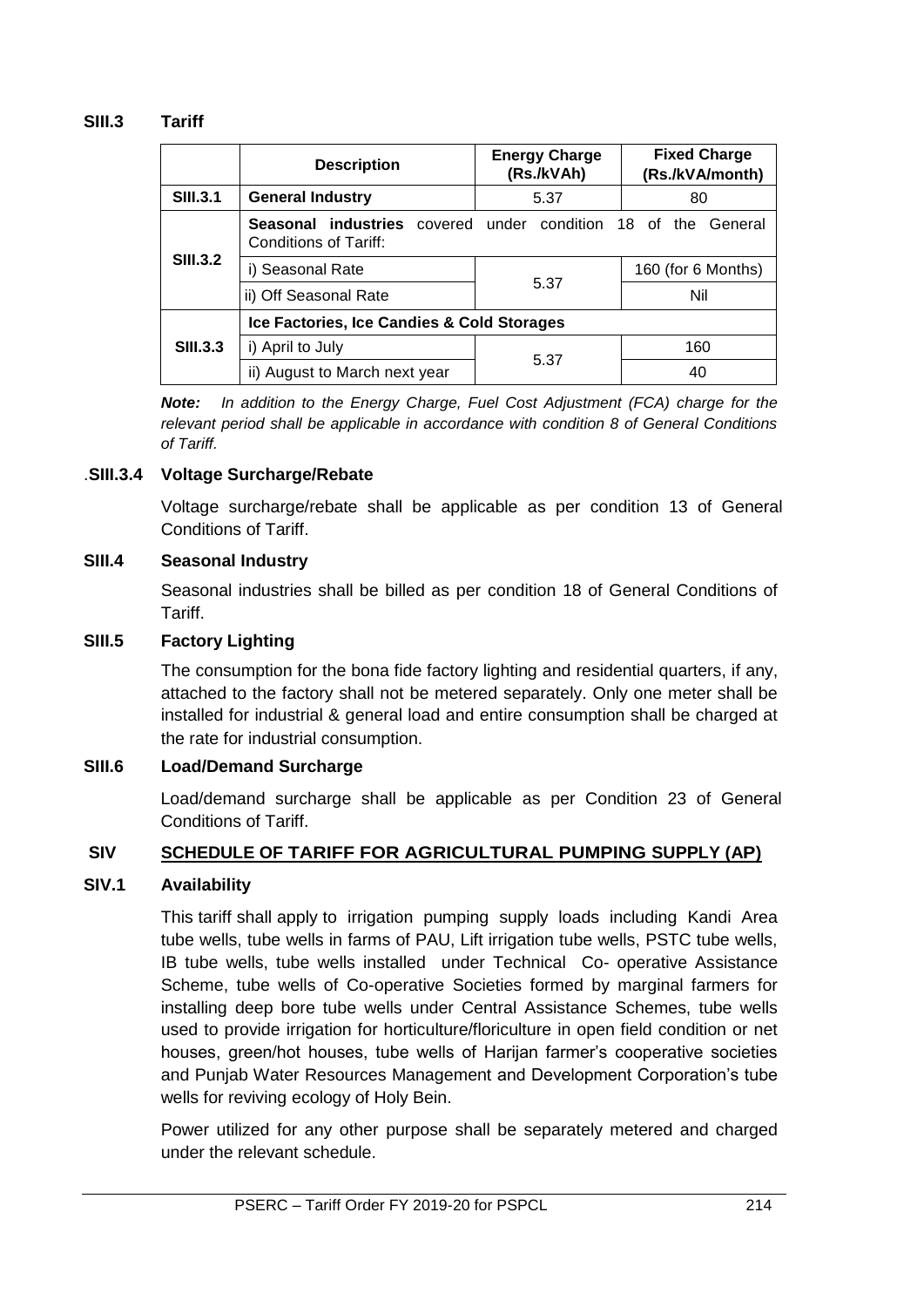# **SIV.2 Character of Service**

Alternating Current, 50 cycles/second, Single Phase 230 volts or Three Phase 400 volts or higher voltage, as specified in the Supply Code 2014.

### **SIV.3 Tariff**

|                | <b>Description</b>                         | <b>Energy Charge</b><br>(Rs.) | <b>Fixed Charges</b><br>(Rs./month) |
|----------------|--------------------------------------------|-------------------------------|-------------------------------------|
| <b>SIV.3.1</b> | <b>Agricultural Pumping</b><br>Supply (AP) |                               | 5.28/kWh<br>or<br>390/BHP/month     |

*Note: In addition to the Energy Charge, Fuel Cost Adjustment (FCA) charge for the relevant period shall be applicable in accordance with condition 8 of General Conditions of Tariff.*

#### **SIII.3.2 Voltage Surcharge/Rebate**

Voltage surcharge/rebate shall be applicable as per condition 13 of General Conditions of Tariff.

- **SIV.4** Flat rate supply shall only be allowed to consumers getting supply from agriculture feeders. The consumers located within Municipal Limits of cities/towns or getting supply from Urban/City/Urban Pattern Supply/Kandi area feeders shall be covered under metered supply only.
- **SIV.4.1** 20% surcharge on flat rate charges or as may be determined by the Commission in the Tariff Order, shall be leviable in case of agricultural consumers covered under flat rate/metered supply category until a consumer fulfils the following requirements:
- **SIV.4.1.1** Delivery pipe should not be more than 2 feet above the ground level water channel except for the consumers who are having underground irrigation system.
- **SIV.4.1.2** Bend used in the delivery pipe should not be sharp but of suitable curvature.
- **SIV.4.1.3** Motor-Pump should be installed on a Pucca leveled foundation in case of monoblock or belt driven pump-sets.
- **SIV.4.2** Extra fixed charges shall be levied wherever an agricultural tube well covered under this schedule is also used for fish farming as below:
- **SIV.4.2.1** Fish culture in a pond up to half acre: Rs. 900/- per annum
- **SIV.4.2.2** Fish culture in a pond above half acre, but up to one acre: Rs. 1800/- per annum
- **SIV.4.2.3** Additional area under fish pond to be charged in multiples of half acre rate. The pond area shall include bundhing.
- **SIV.4.2.4** Relevant industrial tariff shall be applied for such tube wells which are exclusively used for fish farming.

#### **SIV. 4.3 Misuse of AP supply**

The misuse of AP supply provided to agricultural tube wells for other purposes shall be dealt with as per provisions of Electricity Act, 2003.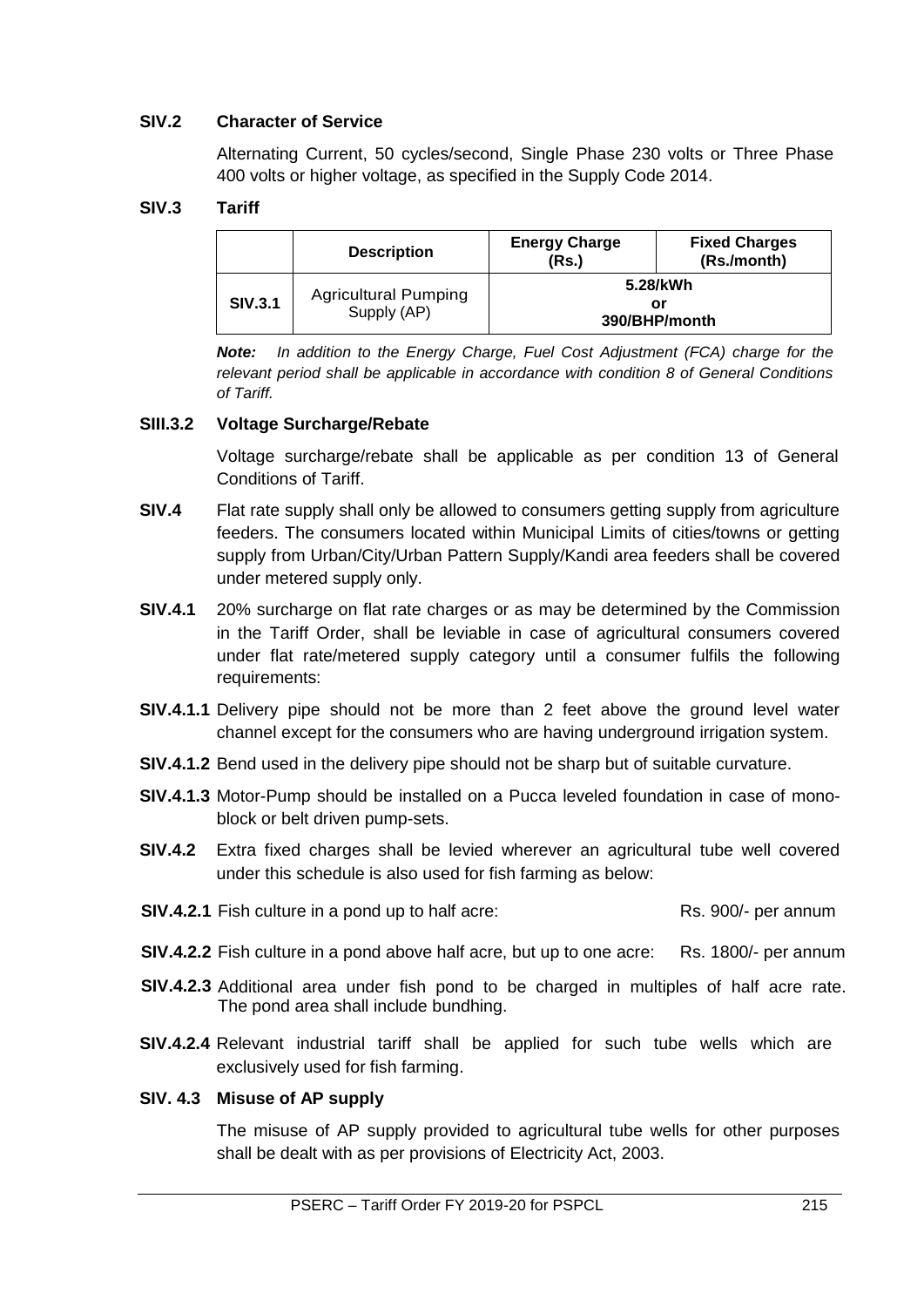# **SIV.5 Pump House Lighting**

The consumption for bona fide lighting of the pump or machine house of 2 CFLs with total wattage aggregating 40 watts shall be allowed per tube well connection.

### **SIV.6 Load Surcharge**

Load surcharge shall be applicable as per Condition 23 of General Conditions of Tariff.

### **SIV.7 Installation of Shunt Capacitors**

- **SIV.7.1** No tube well connection shall be released without installation of ISI mark Shunt Capacitors of requisite capacity. The kVArh capacity of Shunt Capacitors to be installed shall be as prescribed by the distribution licensee with the approval of the Commission.
- **SIV.7.2** AP consumers having got installed Shunt Capacitors at their tube well premises from the distribution licensee against payment of monthly rentals, shall be charged rentals @ Rs. 4/- per kVArh per month from the date of installation. The rentals shall, however, be recovered on half yearly basis i.e. Rs. 24 per kVArh in April and October every year.
- **SIV.7.3** Before allowing extension in load/regularization of load by distribution licensee, the existing AP consumers shall install capacitors of adequate capacity as prescribed by distribution licensee with the approval of the Commission.

### **SV SCHEDULE OF TARIFF FOR NON RESIDENTIAL SUPPLY (NRS)**

#### **SV.1 Availability**

**SV.1.1** This tariff shall apply to:

Non-residential premises such as business houses, cinemas, clubs, offices, hotels/motels, marriage palaces, hot mix/ready mix plants, departmental stores, shops, guest houses, restaurants for lights, fans, pumping set, air conditioning units/plants, lifts, welding sets, small lathes, electric drills, heaters etc.;

EV Charging Stations, battery chargers, embroidery machines, printing presses, ice candy machines, dry cleaning machines, power presses, small motors etc.;

Private hospitals (other than charitable), Private unaided educational institutions i.e. schools, colleges and universities, hostels and residential quarters attached thereto where such institutions/installations are not covered under schedule DS/BS;

Telecommunication/Cellular Mobile Phone Towers and all private sports institutions/ facilities including gymnasiums.

- **SV.1.2** If a portion of residential/industrial premises is regularly used for any commercial activity permitted under law, the consumer shall be required to obtain a separate connection under NRS category for the portion put to commercial use. In such an event, two connections, one under Schedule DS/Industrial and the other under Schedule NRS shall be permitted.
- **SV.1.3** Any of the following activities carried out in a part of residential premises shall also be covered under this schedule.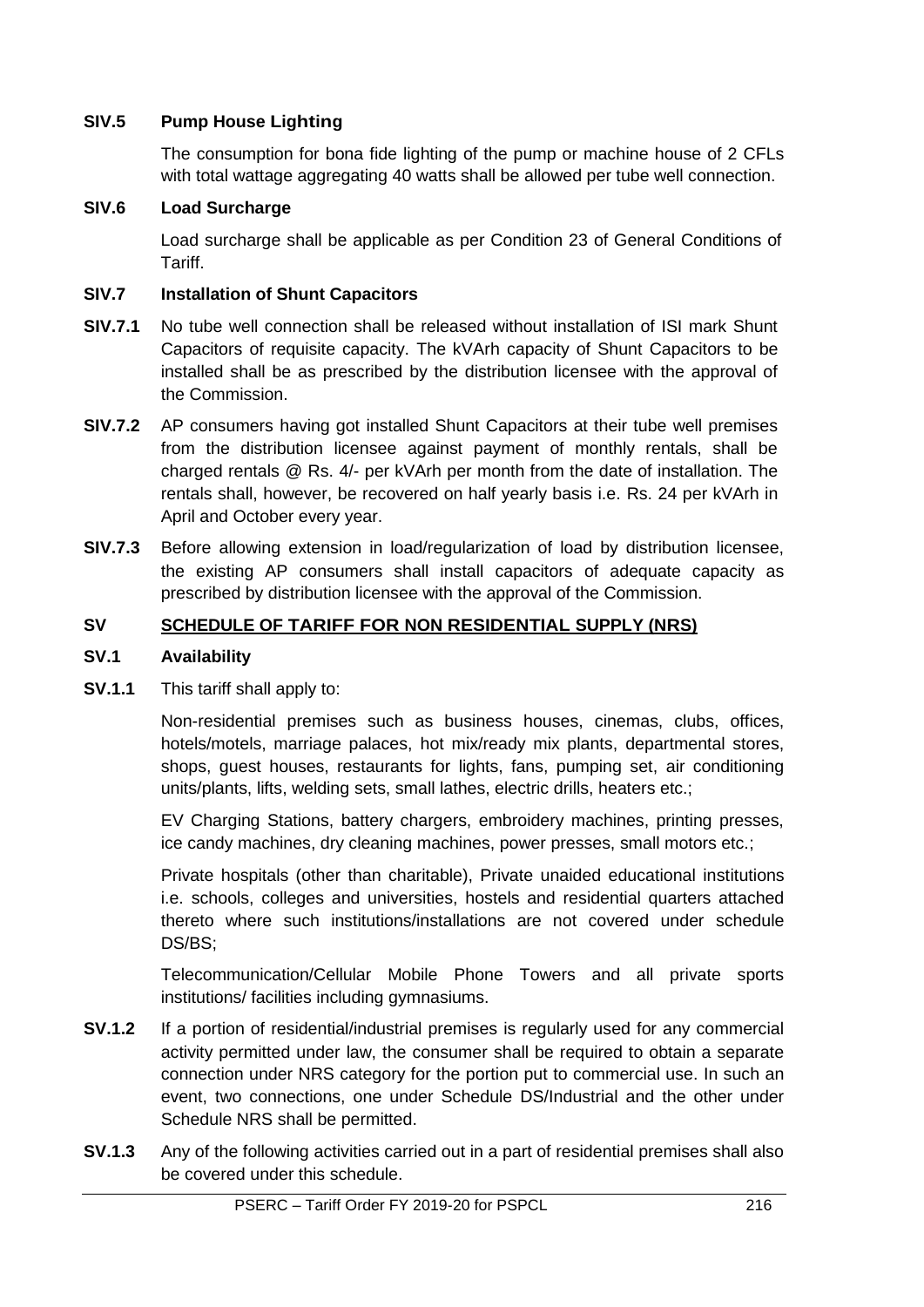- a) A private outpatient clinic/hospital or laboratory.
- b) PCO.
- c) Milk processing (other than chilling plant)) for commercial purposes.
- d) Offices of any other professional service provider.
- e) ATM.

# **SV.2 Character of Service**

Alternating Current, 50 cycles/second, Single Phase 230 volts or Three Phase 400 volts or 11 kV or higher voltage as specified in the Supply Code 2014, depending on quantum of load/contract demand and availability of bus voltage & transformer winding capacity at the feeding sub-station.

#### .**SV.3 Tariff**

|               | <b>Description</b>                                               | <b>Energy Charge</b><br>(Rs.) | <b>Fixed</b><br><b>Charges</b><br>(Rs./month) |
|---------------|------------------------------------------------------------------|-------------------------------|-----------------------------------------------|
|               | Loads upto 7 kW                                                  |                               |                                               |
| SV.3.1        | Upto 100 kWh<br>i)                                               | $6.91$ /kWh                   |                                               |
|               | ii)<br>101-500 kWh                                               | 7.17/kWh                      | 45/kW                                         |
|               | iii) Above 500 kWh                                               | 7.29/kWh                      |                                               |
|               | Loads exceeding 7 kW & upto 20 kW                                |                               |                                               |
| SV.3.2        | Upto 100 kWh<br>i)                                               | 6.91/kWh                      |                                               |
|               | ii)<br>101-500 kWh                                               | 7.17/kWh                      | 55/kW                                         |
|               | iii) Above 500 kWh                                               | 7.29/kWh                      |                                               |
| SV.3.3        | Load/Demand exceeding 20 KW/kVA<br>& upto 100 Kva<br>(All units) | 6.32/kVAh                     | 100/kVA                                       |
| SV.3.4        | Demand exceeding 100 kVA (All Units)                             | 6.54/kVAh                     | 110/kVA                                       |
| <b>SV.3.5</b> | <b>EV Charging Stations</b>                                      | 6.00/kVAh                     | NA.                                           |

#### *Note:*

- i) *Fuel Cost Adjustment (FCA) charges for the relevant period shall be applicable in addition to the energy charges, in accordance with condition 8 of General Conditions of Tariff;*
- ii) *ToD tariff to NRS consumers with sanctioned Contract Demand exceeding 100 kVA and to EV Charging Stations shall be applicable in accordance with condition 15 of General Conditions of Tariff;*
- iii) *The energy charges shall be increased by 25% for private hospitals & MRI/CT Scan centres getting continuous supply through independent feeders under this Schedule;*
- iv) *Marriage Palaces and Hot Mix/Ready Mix Plants shall pay Fixed Charges on 25% of Sanctioned Load/Contract Demand. In case, the consumer exceeds its Sanctioned Load/Contract Demand during a billing cycle/month, he shall also be liable to pay applicable load/demand surcharge.*

### **SV.3.6 Voltage Surcharge/Rebate**

The voltage surcharge/rebate shall be applicable as per condition 13 of General Conditions of Tariff.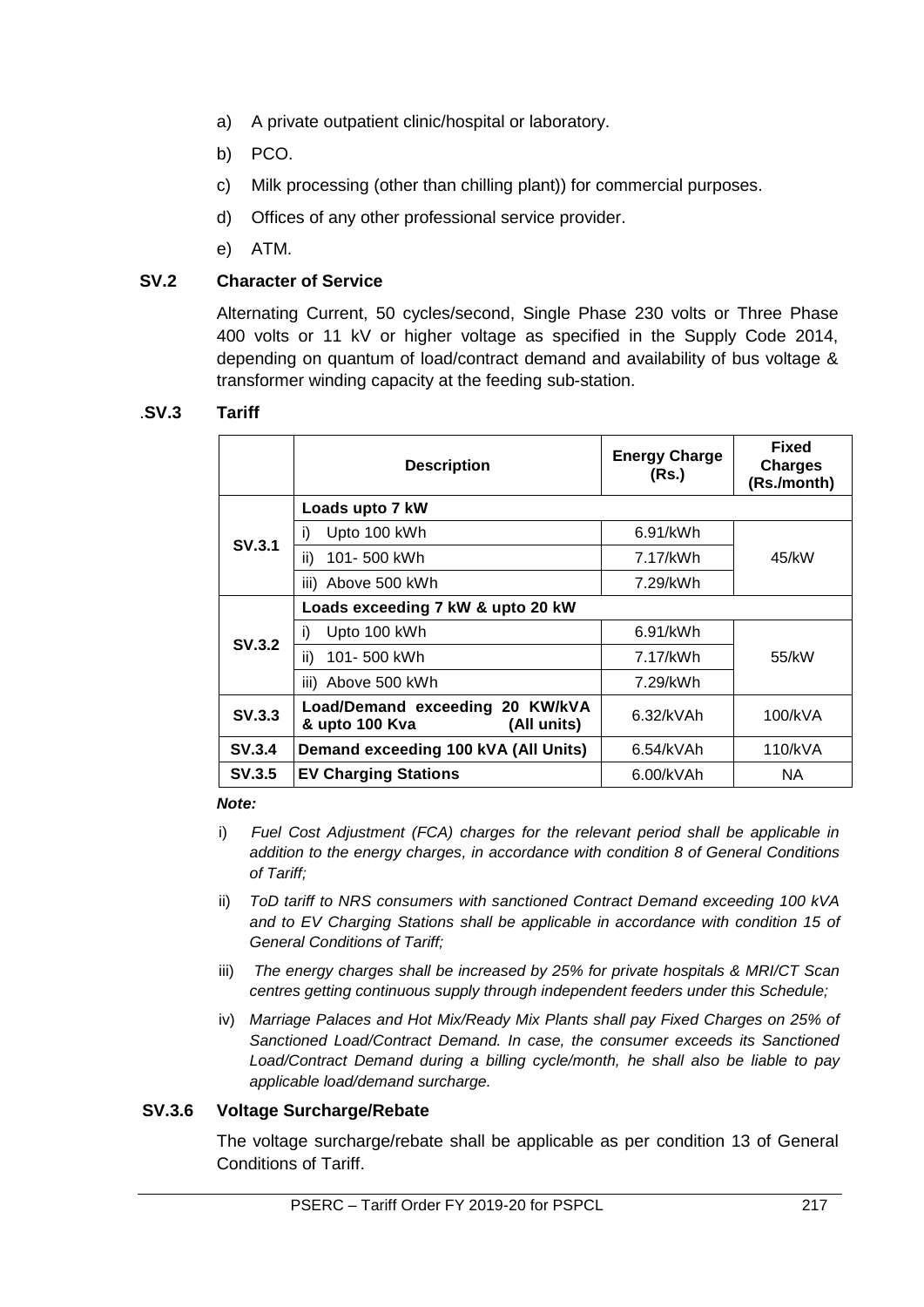### **SV.4 Load/ Demand Surcharge**

Load/demand surcharge shall be applicable as per Condition 23 of General Conditions of Tariff.

# **SVI SCHEDULE OF TARIFF FOR DOMESTIC SUPPLY (DS)**

### **SVI.1 Availability**

This tariff shall apply to the following:

**SVI.1.1** Supply to a residential premise for lights, fans, single/three phase domestic pumping set/toka machine not exceeding 2 BHP and other house hold appliances. Where a room or a part of residential house is being utilized by a person for imparting education/tuition work or for cookery classes/beauty parlour/tailoring work etc., supply for such purposes shall also be covered under this schedule.

> Where a portion of the residential premises is used regularly for the conduct of business, the supply in that portion shall be separately metered under separate connection and billed under Schedule NRS.

**SVI.1.2** Supply to Govt. sports institutions/facilities, including gymnasiums, Govt./Govt. aided educational institutions viz. schools, colleges, universities, I.T.Is, including hostels and residential quarters attached to these educational institutions.

> Supply to hostels and/or residential quarters attached with the private educational institutions where separately metered shall also be covered in this schedule. Hostels will be considered as one unit and billed without compounding.

- **SVI.1.3** Supply to all places of worship provided that concerned authorized officer of the distribution licensee certifies the genuineness of place being used for worship by general public.
- **SVI.1.4** Supply to Sainik Rest Houses of Rajya Sainik Board.
- **SVI.1.5** Supply to Govt. hospitals, primary health centres, civil dispensaries and hospitals run by charitable institutions covered under section 80(G) of the Income Tax Act.
- **SVI.1.6** Release of more than one connection in the premises of Domestic Supply consumer shall be admissible as specified in the Supply Code, 2014 as amended from time to time.

### **SVI.2 Character of Service**

Alternating Current, 50 cycles/second, Single Phase 230 volts or Three Phase 400 volts or 11 kV or higher voltage as specified in the Supply Code 2014, depending on quantum of load/contract demand and availability of bus voltage & transformer winding capacity at the feeding sub-station.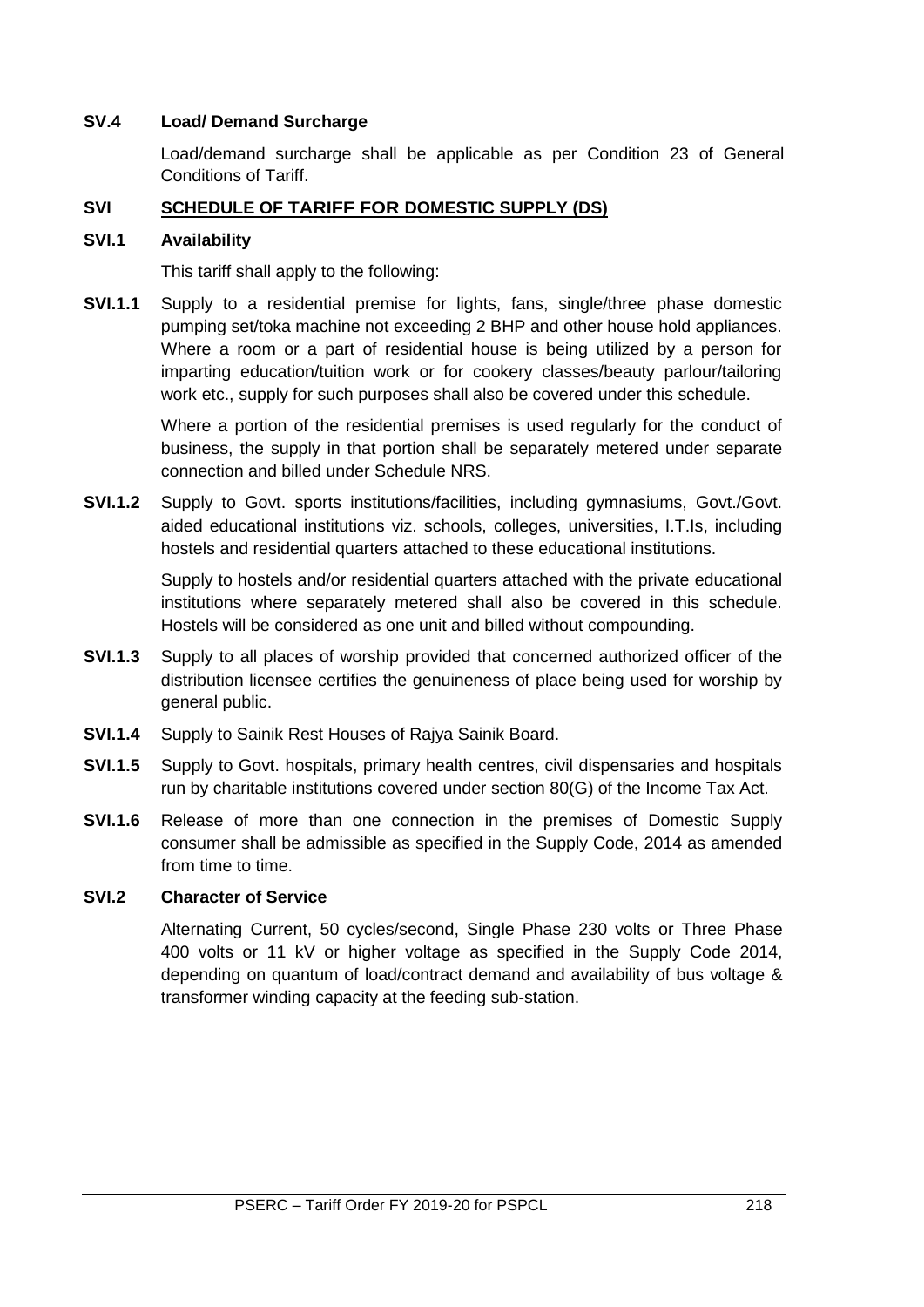# **SVI.3 Tariff**

|                | <b>Description</b>                                                  | <b>Energy Charge</b><br>(Rs.) | <b>Fixed Charge</b><br>(Rs./month) |
|----------------|---------------------------------------------------------------------|-------------------------------|------------------------------------|
|                | Load upto 2kW                                                       |                               |                                    |
| <b>SVI.3.1</b> | i) Upto 100 kWh                                                     | 4.99/kWh                      | 35/kW                              |
|                | ii) 101-300 kWh                                                     | 6.59/kWh                      |                                    |
|                | iii) Above 300 kWh                                                  | 7.20/kWh                      |                                    |
|                | Load exceeding 2 kW & upto 7 kW                                     |                               |                                    |
|                | Upto 100 kWh<br>i)                                                  | 4.99/kWh                      |                                    |
| <b>SVL3.2</b>  | 101-300 kWh<br>ii)                                                  | 6.59/kWh                      | 45/kW                              |
|                | iii)<br>301-500 kWh                                                 | 7.20/kWh                      |                                    |
|                | Above 500 kWh<br>iv)                                                | 7.41/kWh                      |                                    |
|                | Load exceeding 7 kW & upto 50 kW                                    |                               |                                    |
|                | Upto 100 kWh<br>i)                                                  | 4.99/kWh                      |                                    |
| <b>SVI.3.3</b> | 101-300 kWh<br>ii)                                                  | 6.59/kWh                      | 50/kW                              |
|                | iii)<br>301-500 kWh                                                 | 7.20/kWh                      |                                    |
|                | Above 500 kWh<br>iv)                                                | 7.41/kWh                      |                                    |
| <b>SVI.3.4</b> | Load/Demand<br>50<br>exceeding<br>kW/kVA & upto 100 kVA (All units) | 6.31/kVAh                     | 80/kVA                             |
| <b>SVI.3.5</b> | Demand above 100 kVA (All units)                                    | 6.52/kVAh                     | 80/kVA                             |
|                | Sri Harmandir Sahib and Sri Durgiana Mandir, Amritsar               |                               |                                    |
| <b>SVI.3.6</b> | First 2000 kWh                                                      | Free                          | <b>NA</b>                          |
|                | Beyond 2000 kWh                                                     | 6.06/kWh                      |                                    |

*Note: In addition to the Energy Charge, Fuel Cost Adjustment (FCA) charge for the relevant period shall be applicable in accordance with condition 8 of General Conditions of Tariff.*

### **SVI.3.7 Voltage Surcharge/Rebate**

Voltage surcharge/rebate shall be applicable as per condition 13 of General Conditions of Tariff.

### **SVI.4 Load/ Demand Surcharge**

Load/demand surcharge shall be applicable as per Condition 23 of General Conditions of Tariff.

### **SVI.5 Single Point Supply to Co-operative Group Housing Societies/ Employers etc.**

Supply to such consumers shall be governed by the provisions as contained in PSERC (Single Point Supply to Co-operative Group Housing Societies/ Employers) Regulations, 2008, as amended from time to time, i.e. total consumption of electricity recorded at single point connection of a Co-operative Housing Society/employer's colony will be billed at a rate equal to the highest slab rate of Schedule of Tariff for Domestic Supply (DS) and a rebate of 12% (Twelve percent) will be admissible in addition to any other rebate on electricity charges, comprising of fixed and energy charges as may be approved by the Commission.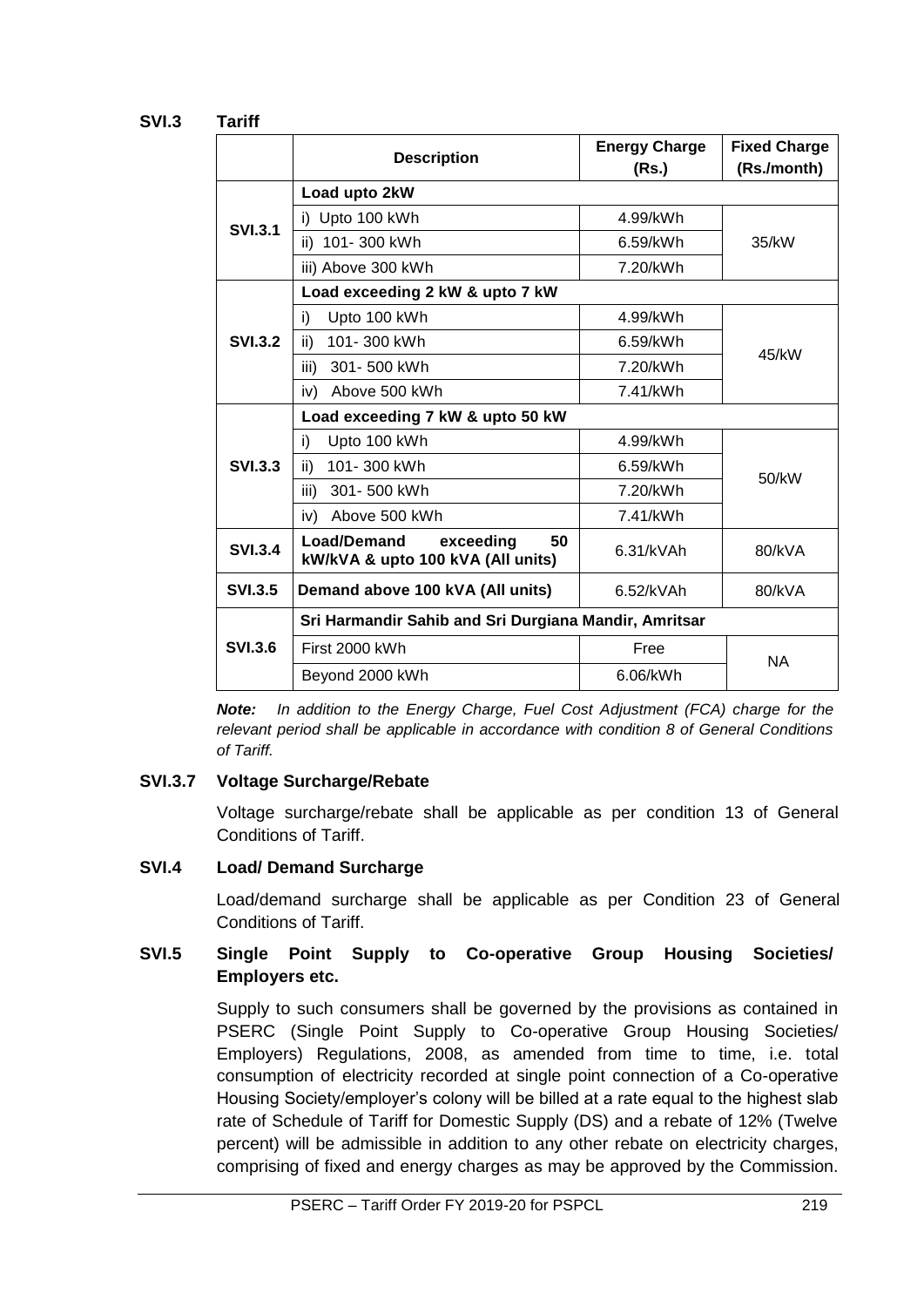The Fixed Charges on the basis of Contract Demand of the consumer shall be applicable as specified in the Tariff Order for the year.

# **SVII SCHEDULE OF TARIFF FOR BULK SUPPLY (BS)**

#### **SVII.1 Availability**

This tariff shall apply to the following:

- **SVII.1.1** General or mixed loads exceeding 10 kW/kVA to MES, Defence Establishments, Railways, Central PWD institutions, Irrigation Head works, Jails, Police/Para Military Establishments/Colonies and Govt. Hospitals/ Medical Colleges/Govt. Educational Institutions having mixed load subject to a minimum of 25% domestic load and motive/Industrial load not exceeding 50%, where further distribution will be undertaken by the consumer.
- **SVII.1.2** General or mixed loads exceeding 10 kW/kVA to all private educational institutes/ universities/ colleges/ hospitals etc. having mixed load subject to a minimum of 25% domestic load and motive/Industrial load not exceeding 50%, for their own use and to run the affairs connected with the functions of such educational institutes/ universities/ colleges/ hospitals etc. provided the entire LD system has been laid at the cost of the consumer.
- **SVII.1.3** However, institutions/Installations having DS load less than 25% will be covered under relevant NRS Schedule of Tariff. Where motive/Industrial load of any installation exceeds 50% of the total load, such an installation will be charged applicable industrial tariff.

#### **SVII.2 Character of Service**

Alternating Current, 50 cycles/second, Three Phase 400 volts or 11 kV or higher voltage as specified in the Supply Code 2014, depending on quantum of contract demand and availability of bus voltage & transformer winding capacity at the feeding sub-station.

#### **SVII.3 Tariff**

|                 | <b>Description</b> | <b>Energy Charge</b><br>(Rs./kVAh) | <b>Fixed Charge</b><br>(Rs./kVA/month) |
|-----------------|--------------------|------------------------------------|----------------------------------------|
| <b>SVII.3.1</b> |                    | 6.46                               | 180                                    |
| <b>SVII.3.2</b> | нт                 | 6.05                               | 225                                    |

#### *Note:*

- *i) Fuel Cost Adjustment (FCA) charges for the relevant period shall be applicable in addition to the energy charges in accordance with condition 8 of General Conditions of Tariff;*
- *ii) ToD tariff to BS consumers with sanctioned Contract Demand exceeding 100 kVA shall be applicable in accordance with condition 15 of General Conditions of Tariff;*
- *iii) Energy charges shall be increased by 25% in case of private hospitals* & MRI/CT Scan centres *getting continuous supply through independent feeders under BS Schedule.*

#### **SVII.3.3 Voltage Surcharge/Rebate**

Voltage Surcharge/rebate shall be applicable as per condition 13 of General Conditions of Tariff.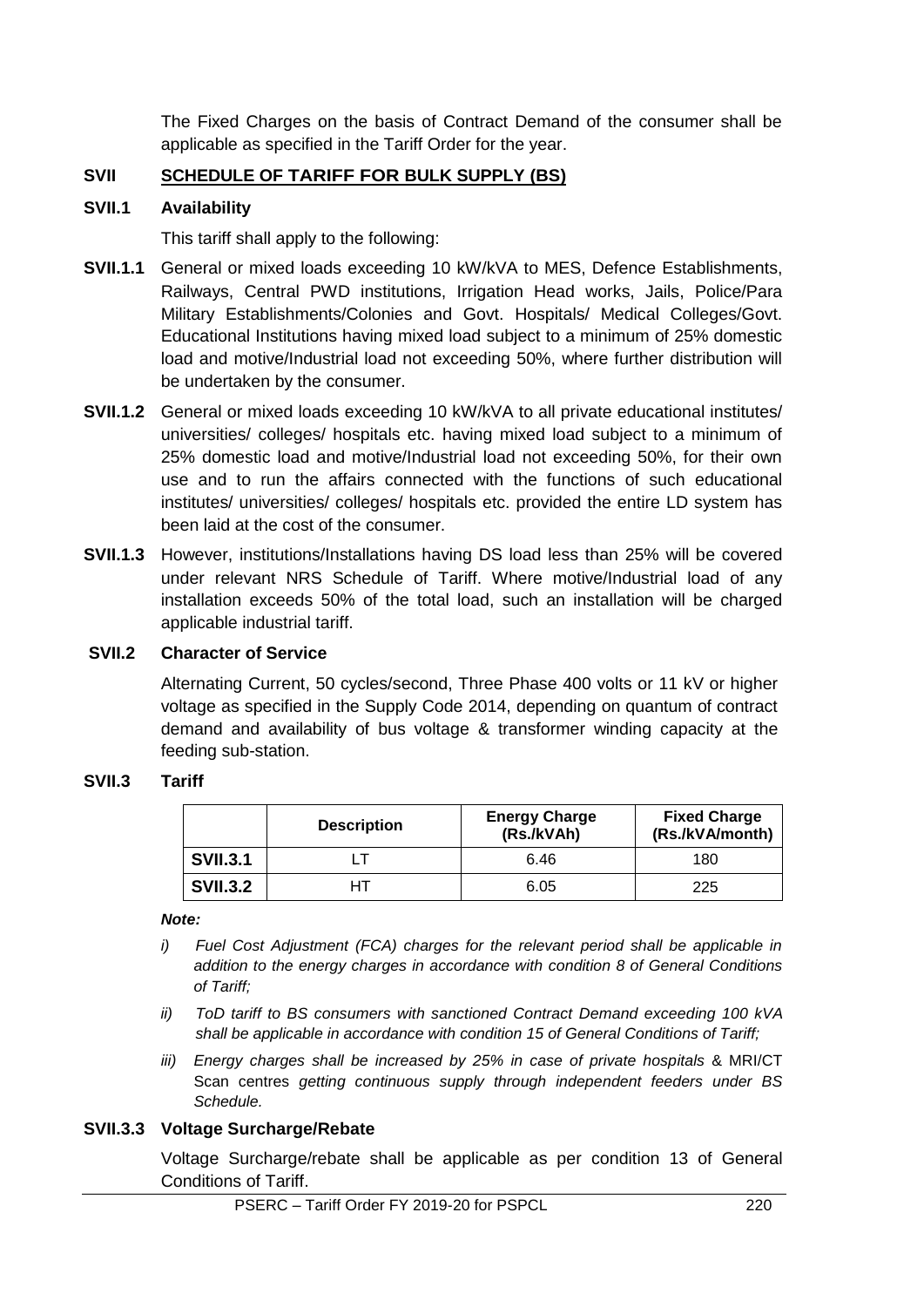### **SVII.4 Load /Demand Surcharge**

Load/demand surcharge shall be applicable as per Condition 23 of General Conditions of Tariff.

### **SVIII SCHEDULE OF TARIFF FOR PUBLIC LIGHTING SUPPLY**

#### **SVIII.1 Availability**

Available for Street Lighting system including signalling system and road & park lighting undertaken by the local bodies like Municipal Corporations, Municipal Committees, Nagar Councils, Panchayats, Institutions etc.

#### **SVIII.2 Character of Service**

Alternating Current, 50 cycles/second, Single Phase 230 volts or Three Phase 400 volts or higher voltage, as specified in the Supply Code 2014.

#### **SVIII.3 Tariff**

| <b>Energy Charges (Rs.)</b> | <b>Fixed Charges (Rs./month)</b> |
|-----------------------------|----------------------------------|
| 7.43/kWh                    | 100/kW                           |

*Note: In addition to the Energy Charge, Fuel Cost Adjustment (FCA) charge for the relevant period shall be applicable in accordance with condition 8 of General Conditions of Tariff.*

### **SVIII.4 Rates of Line Maintenance and Lamp Renewal Charges**

#### **SVIII.4.1 Category-A**

Where the initial installation of complete street light fittings & lamps and their subsequent replacement shall be carried out at the licensee's cost, the line maintenance and lamp renewal charges shall be as under:

### **SVIII.4.1.1 Ordinary/CFL/LED lamps**

| (i)  | Lamps up to 150 watts | Rs.16/-per lamp per month |
|------|-----------------------|---------------------------|
| (ii) | Lamps above 150 watts | Special quotation         |

#### **SVIII.4.1.2 Mercury/ Sodium Vapour lamps**

| (i)   | Lamps of 80 watts  | Rs. 49/- per lamp per month |
|-------|--------------------|-----------------------------|
| (ii)  | Lamps of 125 watts | Rs. 53/- per lamp per month |
| (iii) | Lamps of 250 watts | Rs. 90/- per lamp per month |
| (iv)  | Lamps of 400 watts | Rs. 101/-per lamp per month |

#### **SVIII.4.1.3 Fluorescent tubes**

| (i)   | Single 2 ft 20 watts | Rs. 26/- per point per month |  |
|-------|----------------------|------------------------------|--|
| (ii)  | Single 4 ft 40 watts | Rs. 43/- per point per month |  |
| (iii) | Double 2 ft 20 watts | Rs. 43/- per point per month |  |
| (iv)  | Double 4 ft 40 watts | Rs. 68/-per point per month  |  |

#### **SVIII.4.2 Category-B**

Where the initial installation and subsequent replacement of complete street light fittings shall be done at the cost of the licensee and initial installation & subsequent replacement of lamps shall be done at the cost of Street Lighting consumers i.e. lamps to be supplied by the consumer, the line maintenance and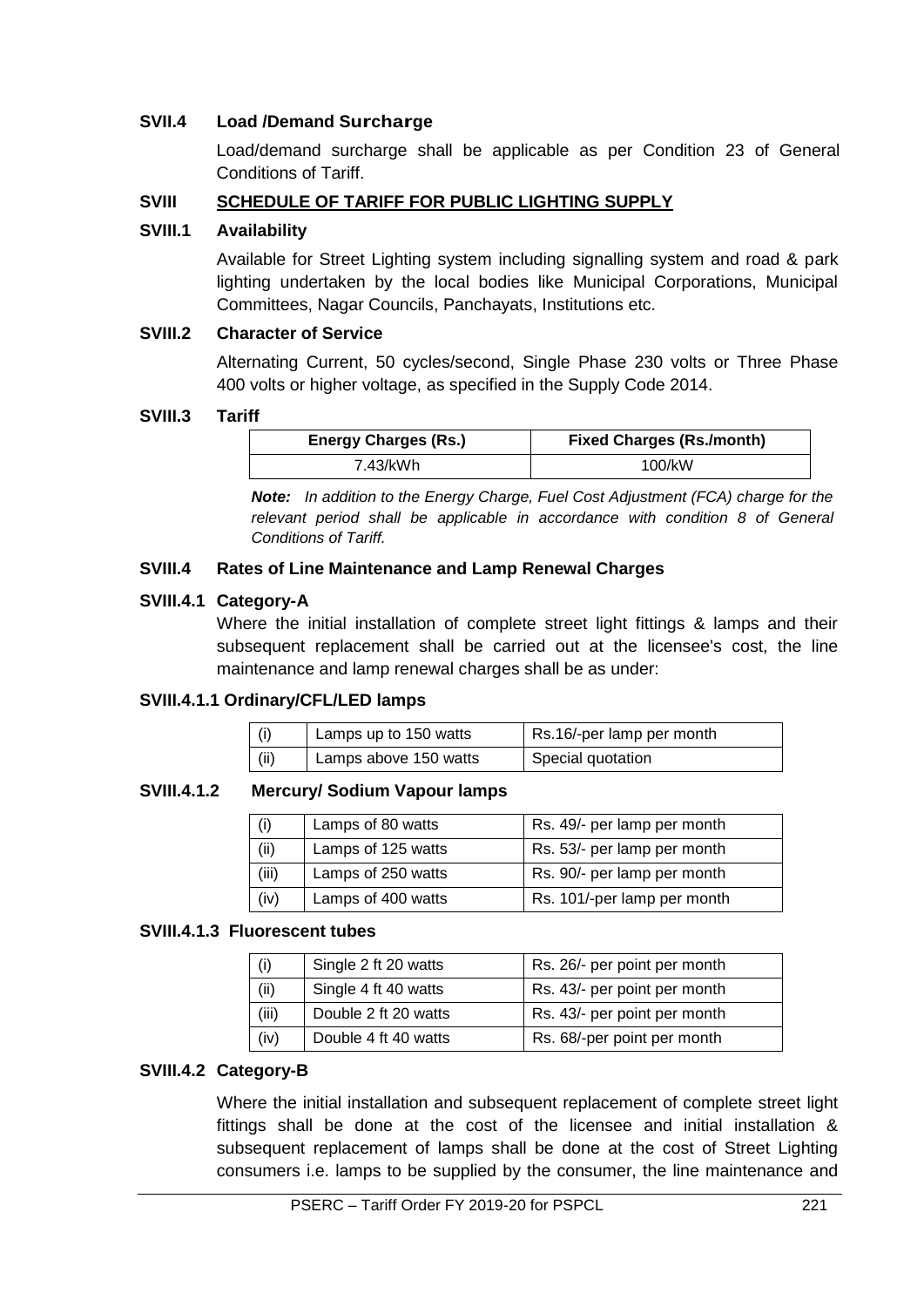lamp renewal charges shall be as under:

### **SVIII.4.2.1 Ordinary/CFL/LED lamps**

| (i)  | Lamps up to 150 watts | Rs. 14/- per lamp per month         |  |
|------|-----------------------|-------------------------------------|--|
| (ii) | Lamps above 150 watts | Special quotation and special lamps |  |

#### **SVIII.4.2.2 Mercury/Sodium Vapour lamps**

| (i)                         | Lamps of 80 watts | Rs. 29/- per lamp per month |  |
|-----------------------------|-------------------|-----------------------------|--|
| (ii)<br>Lamps of 125 watts  |                   | Rs. 36/- per lamp per month |  |
| (iii)<br>Lamps of 250 watts |                   | Rs. 63/- per lamp per month |  |
| (iv)<br>Lamps of 400 watts  |                   | Rs. 68/-per lamp per month  |  |

#### **SVIII 4.2.3 Fluorescent tubes**

| (i)                          | Single 2 ft 20 watts | Rs. 23/- per point per month |  |
|------------------------------|----------------------|------------------------------|--|
| (ii)<br>Single 4 ft 40 watts |                      | Rs. 40/- per point per month |  |
| (iii)                        | Double 2 ft 20 watts | Rs. 39/- per point per month |  |
| (iv)                         | Double 4 ft 40 watts | Rs. 61/-per point per month  |  |

#### **SVIII.4.3 Category-C**

Where the initial installation of complete street light fittings and lamps as well as their subsequent replacement shall be done at the cost of Street Lighting consumer i.e. fittings and lamps to be supplied by the consumer, the line maintenance and lamp renewal charges shall be as under:

#### **SVIII.4.3.1 Ordinary/CFL/LED lamps**

| (i)  | Lamps up to 150 watts | Rs. 11/- per lamp per month         |  |
|------|-----------------------|-------------------------------------|--|
| (ii) | Lamps above 150 watts | Special quotation and special lamps |  |

#### **SVIII.4.3.2 Mercury/Sodium Vapour lamps**

| (i) | Lamps of 80, 125, 250 and $\vert$ Rs. 13/- per lamp per month |  |
|-----|---------------------------------------------------------------|--|
|     | 400 watts                                                     |  |

#### **SVIII.4.3.3 Fluorescent tubes**

| (i)                          | Single 2 ft 20 watts | Rs. 13/- per point per month |  |
|------------------------------|----------------------|------------------------------|--|
| (ii)<br>Single 4 ft 40 watts |                      | Rs. 13/- per point per month |  |
| (iii)                        | Double 2 ft 20 watts | Rs. 13/- per point per month |  |
| (iv)                         | Double 4 ft 40 watts | Rs. 13/-per point per month  |  |

**Note:** Where the work of lamp renewal/replacement is being carried out by the local bodies, the charges pertaining to line maintenance and lamp renewal/ replacement shall be shared by licensee and the Municipal Corporation/ Committee/Council/Panchayat in the ratio of 50:50.

#### **SVIII.4.4 Category-D**

Where the initial installation of complete street light fittings and lamps as well as subsequent replacement of fittings shall be carried out at the cost of Street Lighting consumer but the replacement of fluorescent tubes shall be done at the cost of the licensee i.e. fluorescent tubes to be supplied by the licensee, the line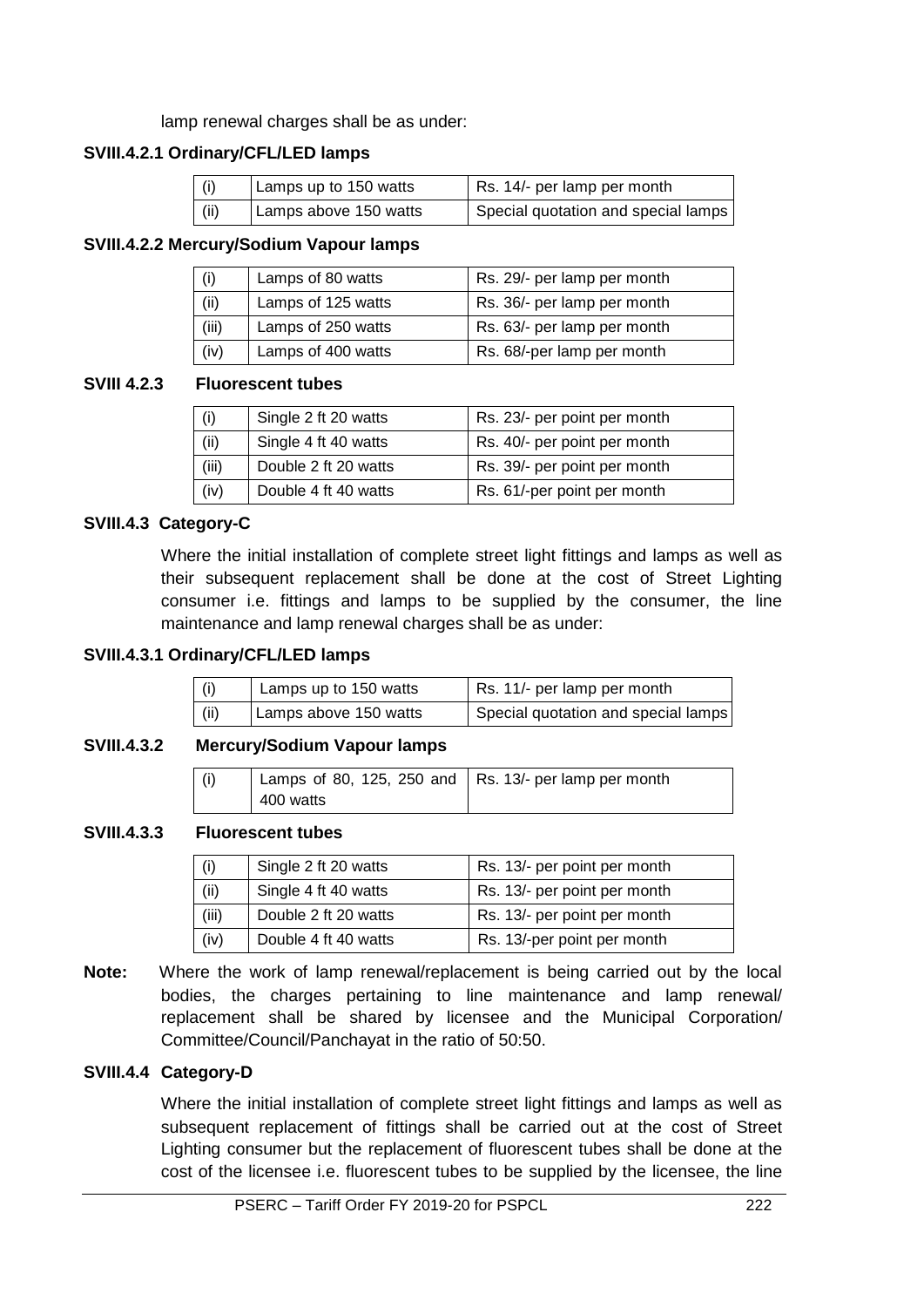maintenance and fluorescent tube replacement charges shall be as under:

| (i)                          | Single 2 ft 20 watts | Rs.16/- per point per month |  |
|------------------------------|----------------------|-----------------------------|--|
| (ii)                         | Single 4 ft 40 watts | Rs.16/- per point per month |  |
| (iii)                        | Double 2 ft 20 watts | Rs.18/- per point per month |  |
| (iv)<br>Double 4 ft 40 watts |                      | Rs.21/-per point per month  |  |

#### **SVIII.5 Rebate to Village Panchayats**

For Street Lighting supply to Village Panchayats, a rebate of twenty five percent over the standard tariff (i.e. energy charges and line maintenance and lamp renewal charges under all categories) shall be admissible.

### **SIX SCHEDULE OF TARIFF FOR RAILWAY TRACTION (RT)**

#### **SIX.1 Availability**

Available to the Railways for traction load.

#### **SIX.2 Character of Service**

Alternating Current, 50 cycles/second, Single/Two/Three Phase 132 kV or higher voltage, as specified in the Supply Code 2014, depending upon the availability of bus voltage & transformer winding capacity at the feeding sub-station wherever possible at the discretion of the distribution licensee.

#### **SIX.3 Tariff**

| <b>Energy Charges (Rs.)</b> | <b>Fixed Charges (Rs./month)</b> |  |
|-----------------------------|----------------------------------|--|
| 6.87/kVAh                   | 230/kVA                          |  |

*Note: In addition to the Energy Charge, Fuel Cost Adjustment (FCA) charge for the relevant period shall be applicable in accordance with condition 8 of General Conditions of Tariff.*

### **SIII.3.1 Voltage Surcharge/Rebate**

Voltage surcharge/rebate shall be applicable as per condition 13 of General Conditions of Tariff.

#### **SIX.4 Demand Surcharge**

Demand surcharge shall be applicable as per Condition 23 of General Conditions of Tariff.

# **SIX. 5 Single Point Delivery**

The above tariff is based on the supply being given through a single delivery & metering point and at a single voltage. Supply at any other point or at other voltage shall be separately metered and billed.

# SX. SCHEDULE OF TARIFF FOR TEMPORARY METERED SUPPLY (TM) **Availability**

Temporary supply shall be permitted to an applicant as per Supply Code 2014 for a period as per applicant's request, but not exceeding two years in the first instance. However, the distribution licensee may extend such supply on an application by the consumer.

Fixed Charges for Temporary Supply shall be levied @ 12\*2A/365 per day, where 'A' is the Monthly Fixed Charge applicable to the corresponding permanent supply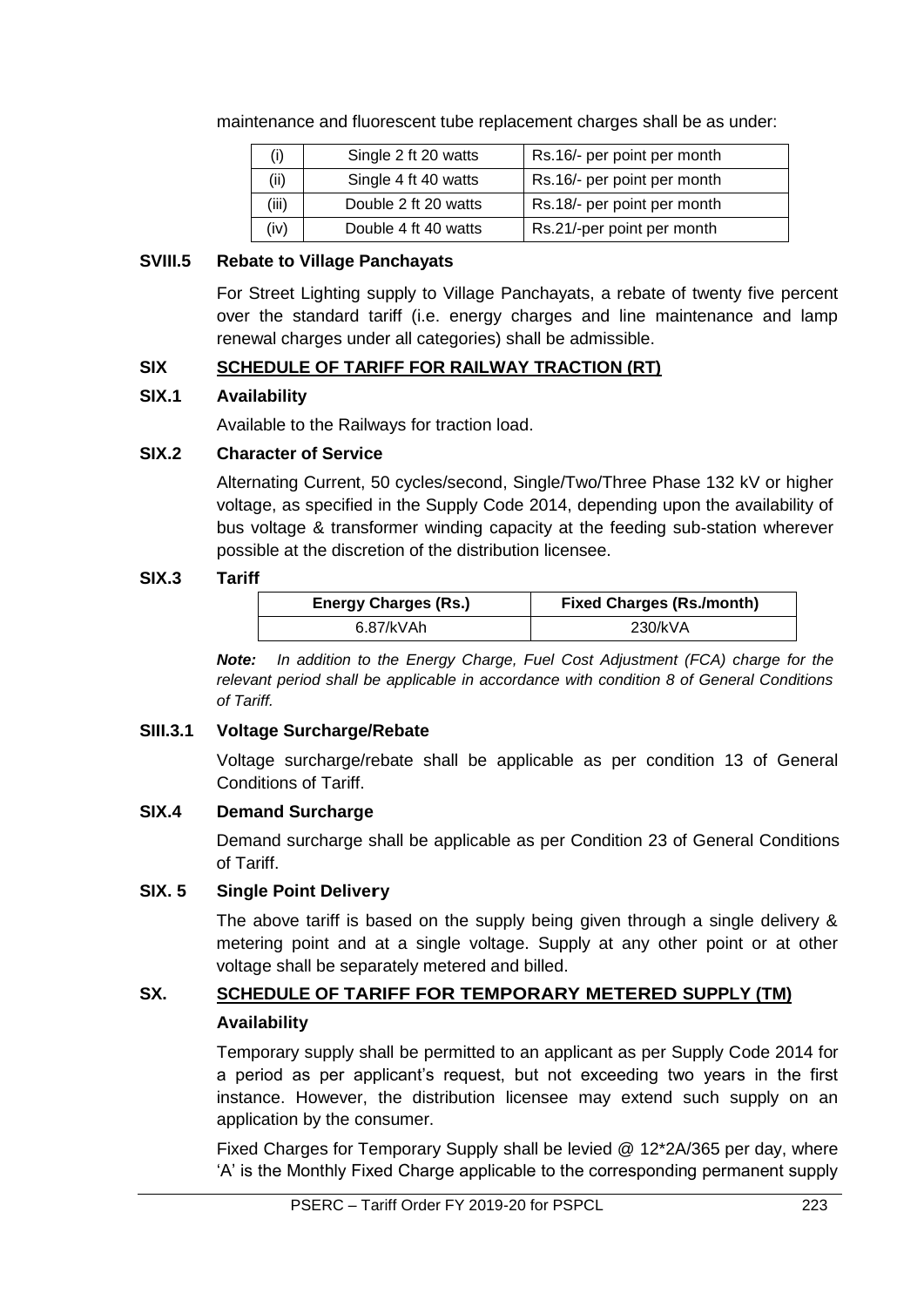consumer category. Provided that fixed charges so computed shall not exceed the fixed charges applicable on monthly basis.

### **SX.1 Tariff for Domestic and Non-Residential Supply**

#### **SX.1.1 Availability**

Temporary supply shall be permitted on an application to domestic and nonresidential supply applicants (excluding touring cinemas).

#### **SX.1.2 Character of Service**

Alternating Current, 50 cycles/second, Single Phase 230 volts or Three Phase 400 volts or 11 kV or higher voltage as specified in the Supply Code 2014.

#### **SX.1.3 Tariff**

|                                                                              | <b>Description</b>                | <b>Energy Charge (Rs.)</b>                                                                     | <b>Fixed Charges (Rs.)</b> |
|------------------------------------------------------------------------------|-----------------------------------|------------------------------------------------------------------------------------------------|----------------------------|
|                                                                              | <b>SX.1.3.1</b>   Domestic Supply | 1.25 times the charges (highest slab rate) specified                                           |                            |
| $\left  \begin{array}{c} \text{S} \text{X}.1.3.2 \end{array} \right $ Supply | Residential                       | under the relevant schedule for permanent supply<br>corresponding to the Connected Load/Demand |                            |

*Note: In addition to the Energy Charge, Fuel Cost Adjustment (FCA) charge for the relevant period shall be applicable in accordance with condition 8 of General Conditions of Tariff.*

#### **SX.1.3.3 Voltage surcharge/rebate**

The voltage surcharge/rebate shall be applicable as per Condition 13 of General Conditions of Tariff.

#### **SX.1.4 Load/ Demand Surcharge**

In case a temporary supply consumer covered under this schedule exceeds his sanctioned load/contract demand at his premises, the consumer shall be levied load/demand surcharge at the same rate as applicable under relevant schedule for permanent supply.

### **SX.2 Tariff for Temporary Small, Medium and Large Power Industrial Supply**

#### **SX.2.1 Availability**

Temporary supply shall be permitted to all industrial consumers for loads including pumps for dewatering in case of floods on an application as per applicant's request.

#### **SX.2.2 Character of Service**

Alternating Current, 50 cycles/second, Single Phase 230 volts or Three Phase 400 volts or 11 kV or higher voltage as specified in the Supply Code 2014.

#### **SX.2.3 Tariff**

|                      | <b>Description</b> | <b>Energy Charge (Rs.)</b>                                | <b>Fixed Charges (Rs.)</b> |
|----------------------|--------------------|-----------------------------------------------------------|----------------------------|
| SX.2.3.1             | SP.                | 1.25 times the charges specified under the relevant       |                            |
| SX.2.3.2             | MS.                | schedule for permanent industrial supply corresponding to |                            |
| $\mathsf{SX}$ .2.3.3 | LS.                | the Contract Demand                                       |                            |

*Note: In addition to the Energy Charge, Fuel Cost Adjustment (FCA) charge for the relevant period shall be applicable in accordance with condition 8 of General Conditions of Tariff.*

#### **SX.2.3.4 Voltage Surcharge/Rebate**

 PSERC – Tariff Order FY 2019-20 for PSPCL 224 The voltage surcharge/rebate shall be applicable as per condition 13 of General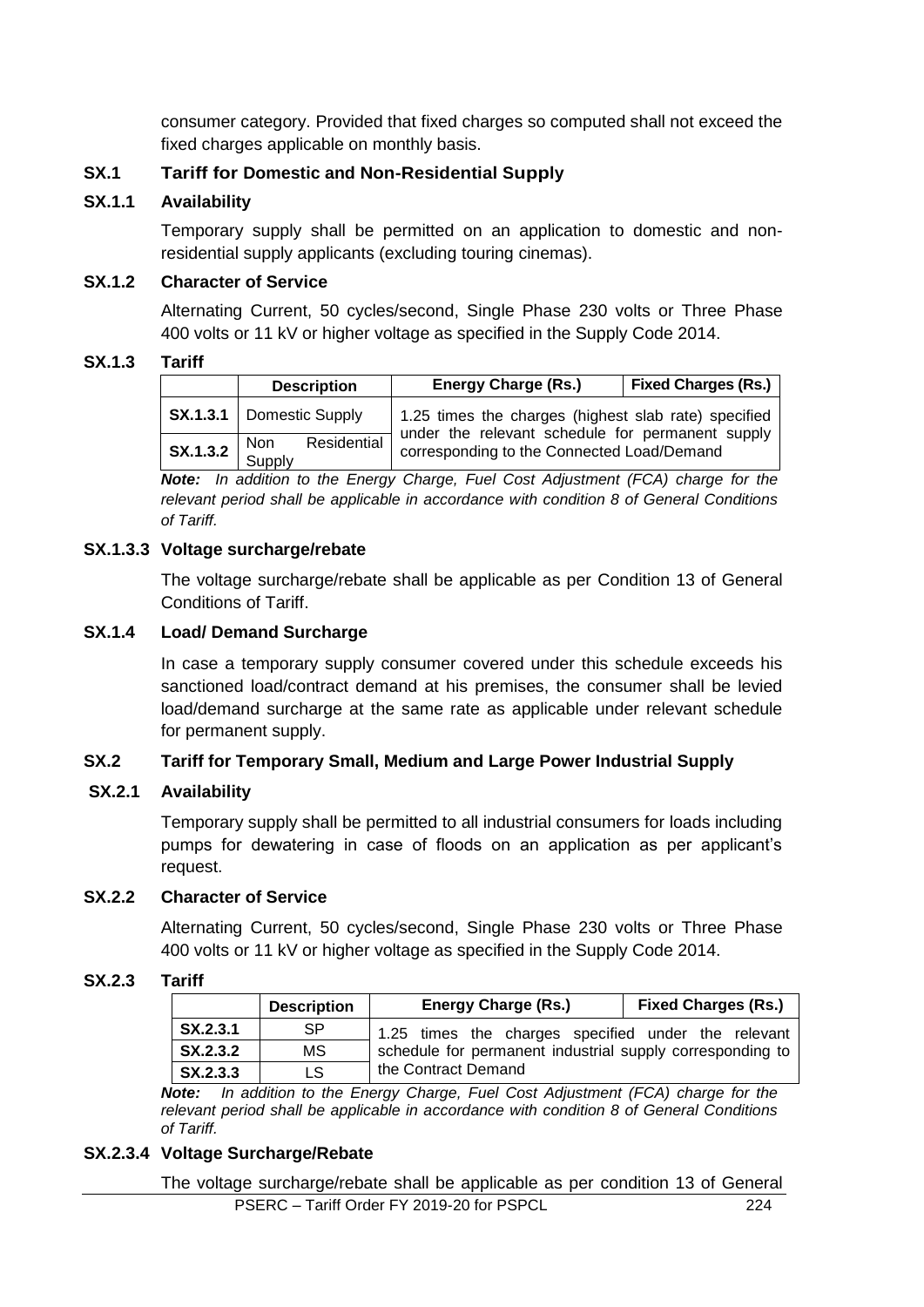Conditions of Tariff.

# **SX.2.4 Factory Lighting**

In case of temporary supply to Large Supply, Medium Supply & Small Power Industrial consumers, the bonafide factory lighting and motive/ Industrial power consumption shall be measured through one and the same meter and charged at the relevant tariff as per para SX.2.3 of this Schedule.

# **SX.2.5 Load**/**Demand Surcharge**

In case a temporary supply consumer covered under this schedule exceeds his contract demand at his premises, the consumer shall be levied demand surcharge at double the rates as applicable under relevant schedule for permanent supply.

# **SX.3 Tariff for Wheat Threshers**

# **SX.3.1 Availability**

Available for threshing of wheat for the period between  $1<sup>st</sup>$  April to  $30<sup>th</sup>$  June.

# **SX.3.2 Character of Service**

Alternating Current, 50 cycles/ second, Three Phase 400 volts or as specified in the Supply Code 2014.

# **SX.3.3 Tariff**

|           | <b>Description</b> | <b>Energy Charge (Rs.)</b>                                | <b>Fixed Charges (Rs.)</b> |
|-----------|--------------------|-----------------------------------------------------------|----------------------------|
| SX. 3.3.1 | SP                 | 1.25 times the charges specified under the relevant       |                            |
| SX. 3.3.2 | MS                 | schedule for permanent industrial supply corresponding to |                            |
| SX. 3.3.3 | LS                 | the Contract Demand                                       |                            |

*Note: In addition to the Energy Charge, Fuel Cost Adjustment (FCA) charge for the relevant period shall be applicable in accordance with condition 8 of General Conditions of Tariff.*

### **SX.3.3.4 Voltage surcharge/rebate**

The voltage surcharge/rebate shall be applicable as per condition 13 of General Conditions of Tariff.

### **SX.3.4 Load/Demand Surcharge**

In case a temporary supply consumer covered under this schedule exceeds his contract demand at his premises, the consumer shall be levied demand surcharge at double the rates as applicable under relevant schedule for permanent industrial supply.

# **SX.4 Tariff for Fairs, Exhibitions, Melas and Congregations**

### **SX.4.1 Availability**

Available for temporary loads of Fairs, Exhibitions, Melas and Congregations.

# **SX.4.2 Character of Service**

Alternating Current, 50 cycles/second, Three Phase 400 volts or 11 kV or higher voltage as specified in the Supply Code 2014.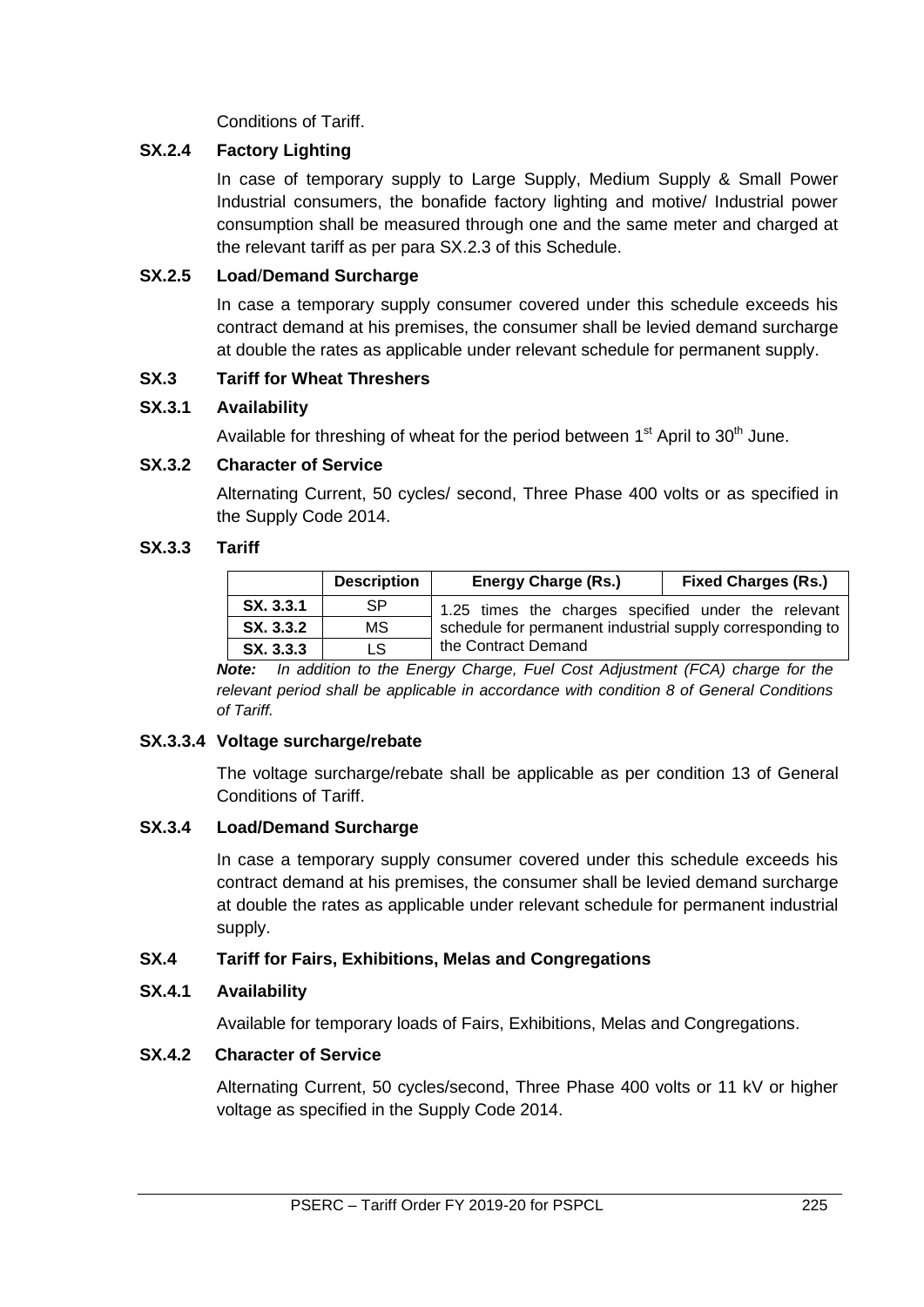# **SX.4.3 Tariff**

|           | <b>Description</b> | <b>Energy Charge (Rs.)</b>                                   | <b>Fixed Charges (Rs.)</b> |
|-----------|--------------------|--------------------------------------------------------------|----------------------------|
| SX. 4.3.1 |                    | 1.25 times the charges specified under the relevant schedule |                            |
| SX. 4.3.2 | HТ                 | for permanent bulk supply                                    |                            |

*Note: In addition to the Energy Charge, Fuel Cost Adjustment (FCA) charge for the relevant period shall be applicable in accordance with condition 8 of General Conditions of Tariff.*

### **SX.4.3.3 Voltage Surcharge/Rebate**

The voltage surcharge/rebate shall be applicable as per condition 13 of General Conditions of Tariff.

#### **SX.4.4 Load/Demand Surcharge**

In case a temporary supply consumer covered under this schedule exceeds his contract demand at his premises, the consumer shall be levied demand surcharge at the same rate as applicable under the relevant schedule for bulk supply.

### **SX.5 Tariff for Touring Cinemas**

#### **SX.5.1 Availability**

- **SX.5.1.1** Available to all touring cinemas, theatres, circuses etc. However, supply shall be given separately for general loads (Lights/fans and motive loads).
- **SX.5.1.2** The connection shall be sanctioned in the first instance for the entire period of validity of license or for the period requisitioned for, whichever is less.

### **SX.5.2 Character of Service**

Alternating Current, 50 cycles/second, Single Phase 230 volts or Three Phase 400 volts or 11 kV or higher voltage as specified in the Supply Code 2014.

#### **SX.5.3 Tariff**

|          | <b>Description</b> | <b>Energy Charge (Rs.)</b>                                                                                                                                  | <b>Fixed Charges (Rs.)</b> |
|----------|--------------------|-------------------------------------------------------------------------------------------------------------------------------------------------------------|----------------------------|
| SX.5.3.1 | Lights and<br>fans | 1.25 times the charges (highest slab rate) specified<br>under the relevant schedule for permanent NRS supply<br>corresponding to the Sanctioned Load/Demand |                            |
| SX.5.3.2 | Motive load        | 1.25 times the charges specified under the relevant<br>schedule for permanent Industrial supply corresponding<br>to the Contract Demand                     |                            |

*Note: In addition to the Energy Charge, Fuel Cost Adjustment (FCA) charge for the relevant period shall be applicable in accordance with condition 8 of General Conditions of Tariff.*

### **SX.5.3.3 Voltage surcharge/rebate**

The voltage surcharge/rebate shall be applicable as per clause 13 of General Conditions of Tariff.

### **SX.5.4 Load/ Demand Surcharge**

In case a temporary supply consumer covered under this schedule exceeds his sanctioned load/contract demand at his premises, the consumer shall be levied load/demand surcharge at the same rate as applicable under relevant schedule for permanent industrial supply.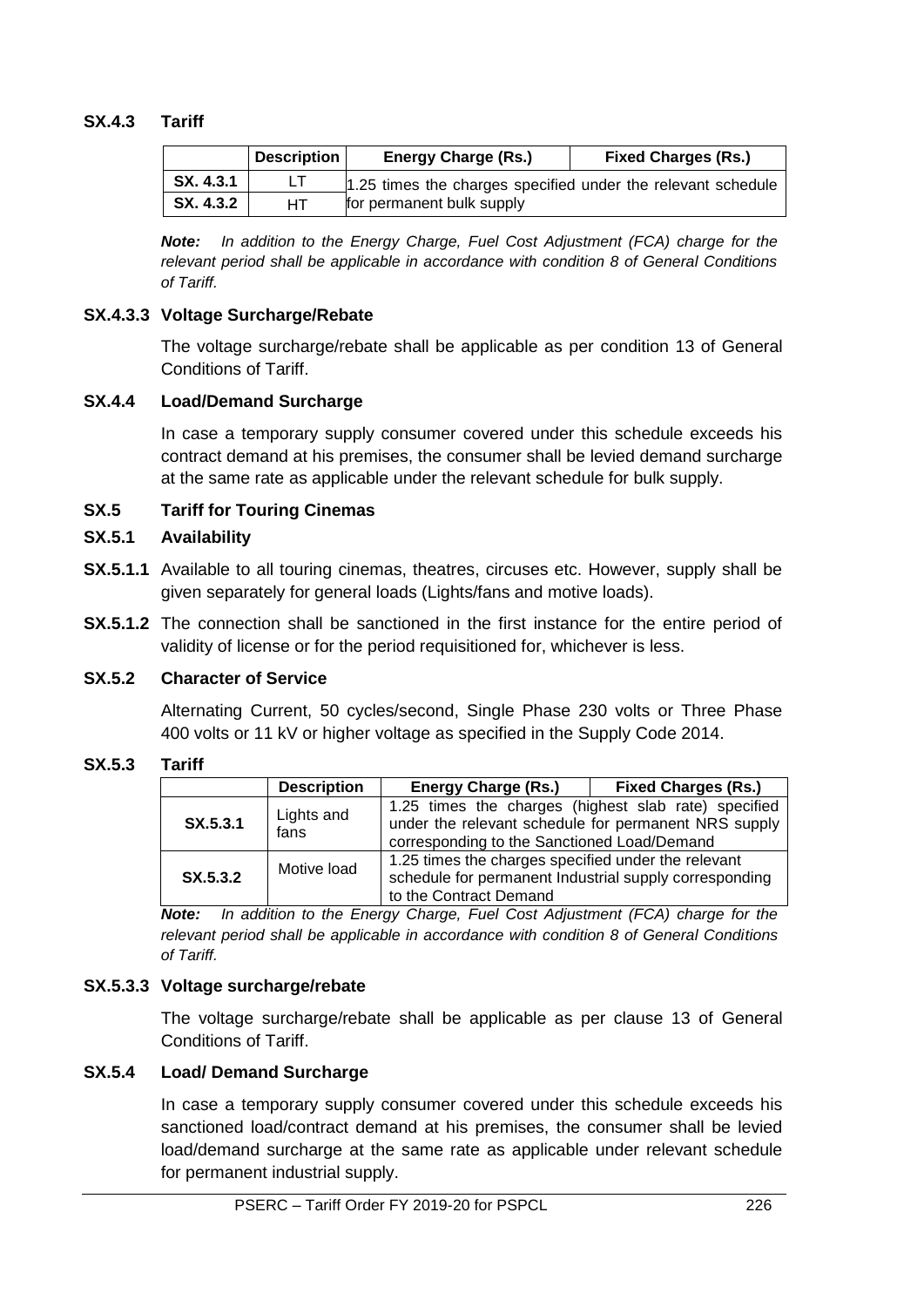# **SXI SCHEDULE OF TARIFF FOR AP HIGH TECHNOLOGY/HIGH DENSITY FARMING SUPPLY**

# **SXI.1 Availability**

Available for High Technology green house farming and High Density AP farming. The AP (High Technology) Supply shall be subject to fulfilling the conditions as mentioned at SXI.1.1, 1.2 & 1.3 whereas High Density AP Supply shall be subject to conditions mentioned at SXI.1.4

- **SXI.1.1** Setting up a green house with a minimum area of 2000 sq. metres.
- **SXI.1.2** Production of certificate from Director/Agriculture and/or Director/Horticulture or any other officer authorized by the Govt. of Punjab, to the effect that the farming being carried out by the consumer involves use of high technology requiring power supply to produce quality products such as vegetables/ fruits/seeds/flowers etc., to meet the standards of domestic/International markets.
- **SXI.1.3** A distribution licensee shall take necessary steps to annually verify that all consumers continue to fulfil the obligations as above for coverage under this category. In the event of a consumer ceasing to fulfil these obligations, connection released shall be disconnected after giving at least 15 days notice.
- **SXI.1.4** The farmers opting for High Density Farming supply shall furnish a certificate from Director/Agriculture and/or Director/Horticulture department to the effect that farming being carried out by the applicant is covered under High Density farming as per the State Government policy.

### **SXI.2 Character of Service**

Alternating Current, 50 cycles/second, Three phase 400 volts for loads not exceeding 100 kW and 11 kV or higher voltage supply for loads above 100 kW as specified in the Supply Code 2014.

### **SXI.3 Tariff**

| <b>Energy Charge (Rs.)</b> | <b>Fixed Charges (Rs./month)</b> |
|----------------------------|----------------------------------|
| 5.28/kWh                   | Not Applicable                   |

*Note: In addition to the Energy Charge, Fuel Cost Adjustment (FCA) charge for the relevant period shall be applicable in accordance with condition 8 of General Conditions of Tariff.*

### **SXI.3.1 Voltage Surcharge/Rebate**

Voltage Surcharge/rebate shall be applicable as per condition 13 of General Conditions of Tariff.

**SXI.4** The provisions of Regulation 9 of the Supply Code 2014 shall be applicable for the release of a connection under this category. Connections with a load of more than 100 kW shall be released at 11 kV. An independent feeder shall be provided at the consumer's expense if uninterrupted supply is required. Connection with a load not exceeding 100 kW may be released from AP feeder or category-1 or UPS feeder at the option of the consumer, subject to the technical feasibility to release such connection. However, the consumers opting for supply from agriculture feeders shall be entitled to limited hours of supply as per power supply schedule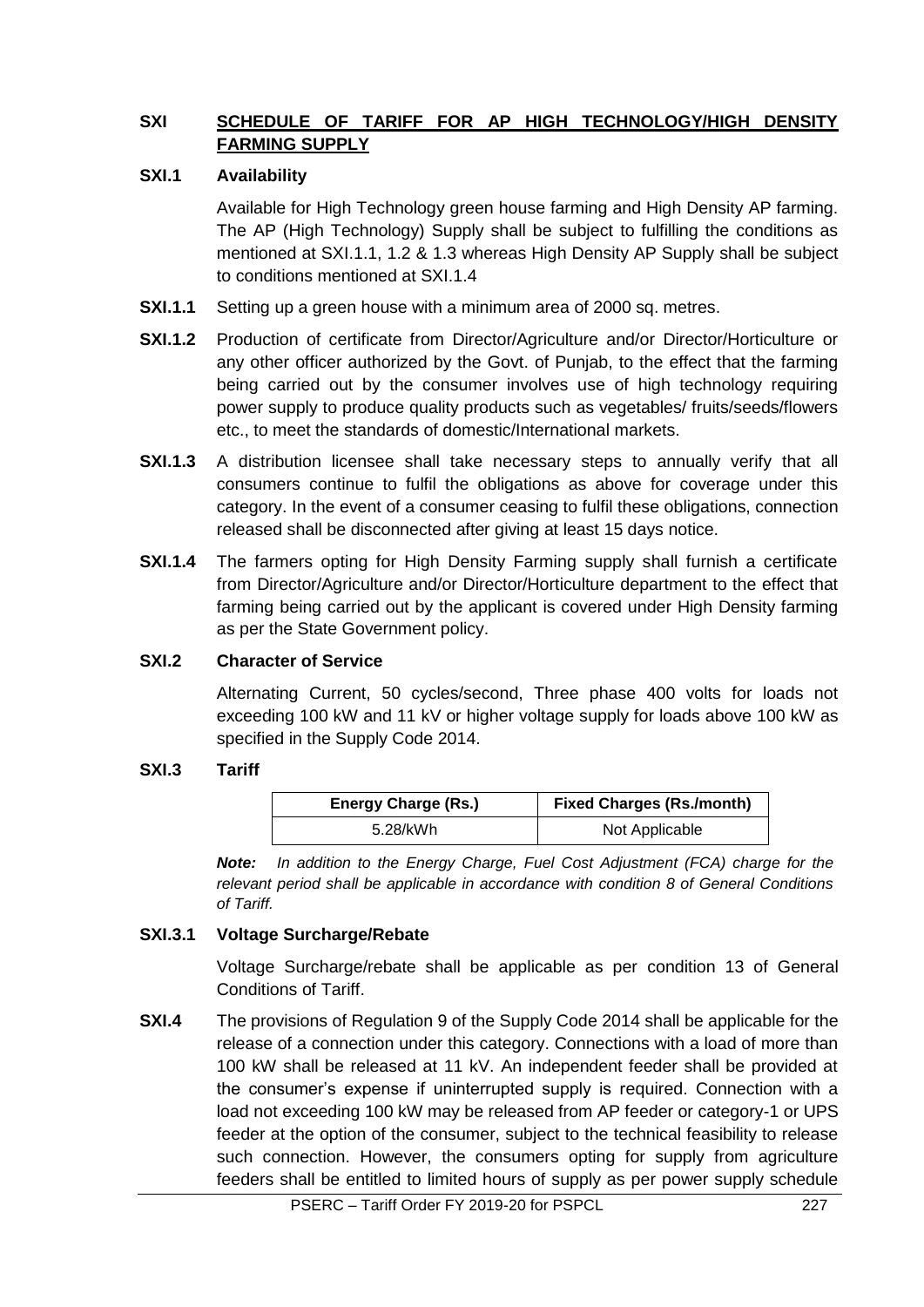applicable to AP consumers. Only metered supply shall be admissible under this category.

### **SXI.5 Load Surcharge**

Load surcharge shall be applicable as per Condition 23 of General Conditions of Tariff.

#### **SXI**.**6 Power Factor Surcharge/Incentive**

Consumers shall be required to maintain a monthly average power factor of 0.90. The monthly average power factor shall mean the ratio of total kWh to total kVAh supplied during the month. The ratio shall be rounded up to two decimal points.

#### **SXI. 6.1 Low Power Factor Surcharge**

If the monthly average power factor falls below 0.90, the consumer shall pay on the energy charges a surcharge of 1% for each 0.01 decrease in the monthly average power factor below 0.90. The surcharge shall be 2% for each 0.01 decrease of monthly average power factor below 0.80.

#### **SXI.6.2 Power Factor Incentive**

If the monthly average power factor exceeds 0.90, incentive @ 0.25%, for each increase of 0.01 above 0.90 shall be allowed on the energy charges.

**SXI.6.3** For power factor surcharge & incentive, the energy charges shall also include the surcharge or rebate as applicable under para SXI.3.1 of this schedule.

# **SXII. SCHEDULE OF TARIFF FOR COMPOST PLANTS/SOLID WASTE MANAGEMENT PLANTS AND RURAL WATER SUPPLY SCHEMES**

#### **SXII.1 Availability**

Available for Industrial/motive loads of compost plants/solid waste management plants including pumps etc., for Municipalities/Urban Local Bodies and Rural Water Supply (RWS) Schemes of Department of Water Supply & Sanitation Punjab (DWSS) and Gram Panchayat Water Supply & Sanitation Committee (GPWSCs). The connections shall be released under this category as per terms and conditions applicable to industrial consumers.

#### **SXII.2 Character of Service**

Alternating Current, 50 cycles/second, Three Phase 400 volts or 11 kV or higher voltage as per Supply Code 2014 depending on quantum of demand.

#### **SXII.3 Tariff**

| <b>Energy Charge</b> | <b>Fixed Charges</b> |
|----------------------|----------------------|
| (Rs.)                | (Rs./month)          |
| 4.87/kVAh            | 33/kVA               |

*Note: In addition to the Energy Charge:*

- *(i) Fuel Cost Adjustment (FCA) charge for the relevant period shall be applicable in accordance with condition 8 of General Conditions of Tariff.*
- *(ii) ToD Tariff (for loads with contract demand exceeding 20kVA) shall be applicable in accordance with condition 15 of General Conditions of Tariff*. *However, cumulative*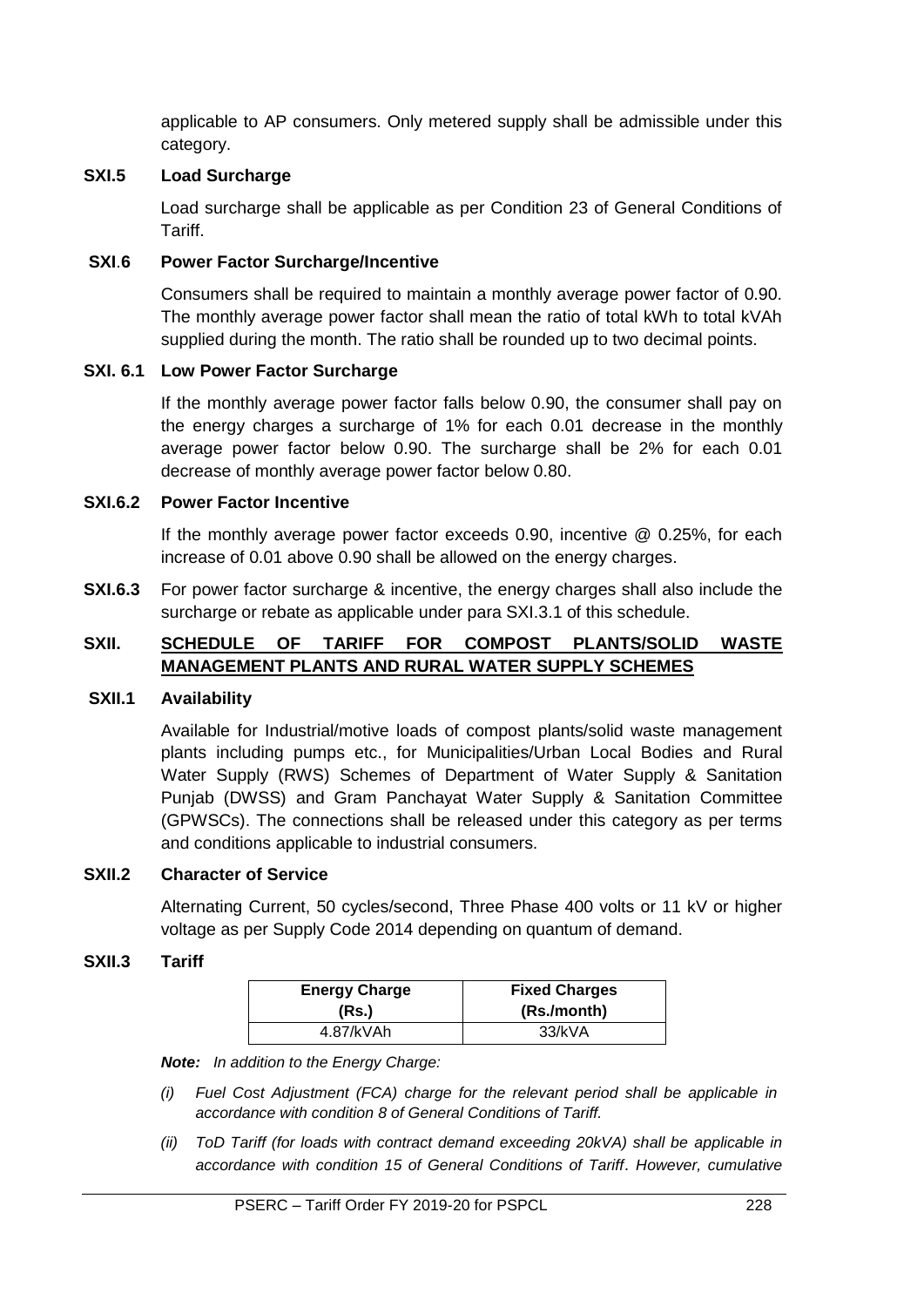*effect of ToD rebate and Voltage rebate on the Energy Charges shall be limited to the lowest Energy Charge of Rs. 4.45 per kVAh.*

#### **SXII.3.1 Voltage Surcharge/Rebate**

Voltage Surcharge/rebate shall be applicable as per condition 13 of General Conditions of Tariff.

#### **SXII.4 Load/Demand Surcharge**

Load/demand surcharge shall be applicable as per Condition 23 of General Conditions of Tariff.

#### **SXIII. SCHEDULE OF TARIFF FOR START UP POWER**

#### **SXIII.1 Availability**

Available to Generators/CPPs, who seek supply for start up power for precommissioning or planned/forced outages.

This power shall also be available to generators/CPPs connected to CTU grid with proper accounting.

#### **SXIII.2 Character of service**

Alternating Current, 50 cycles/second, Three Phase 11kV or higher voltage as specified in the Supply Code 2014, as amended from time to time.

#### **SXIII.3 Tariff**

| <b>Energy Charge (Rs.)</b> | <b>Fixed Charges (Rs.)</b> |
|----------------------------|----------------------------|
| 7.03/kVAh                  | Not Applicable             |

*Note: In addition to the energy charges, Fuel Cost Adjustment (FCA) charges shall be applicable in accordance with condition 8 of General Conditions of Tariff*.

#### **SXIII.3.1 Voltage Surcharge/Rebate**

Voltage Surcharge/rebate shall be applicable as per condition 13 of General Conditions of Tariff.

#### **SXIII.4. Demand Surcharge**

The Demand Surcharge for exceeding the Contract Demand shall be as applicable to Large Supply Industrial Consumers (General).

# **SXIII.5. Terms and Conditions**

- **SXIII.5.1** The Contract Demand for supply for start up power shall not exceed 15% of the rated capacity of the unit with highest rating in the power plant.
- **SXIII.5.2** The generator shall execute an agreement with the distribution licensee for meeting the requirement for start up power incorporating above terms and conditions.
- **SXIII.5.3** Start up Power to CPPs shall be governed by terms and conditions as specified in PSERC (Harnessing of Captive Power Generation) Regulations, 2009, as amended from time to time.